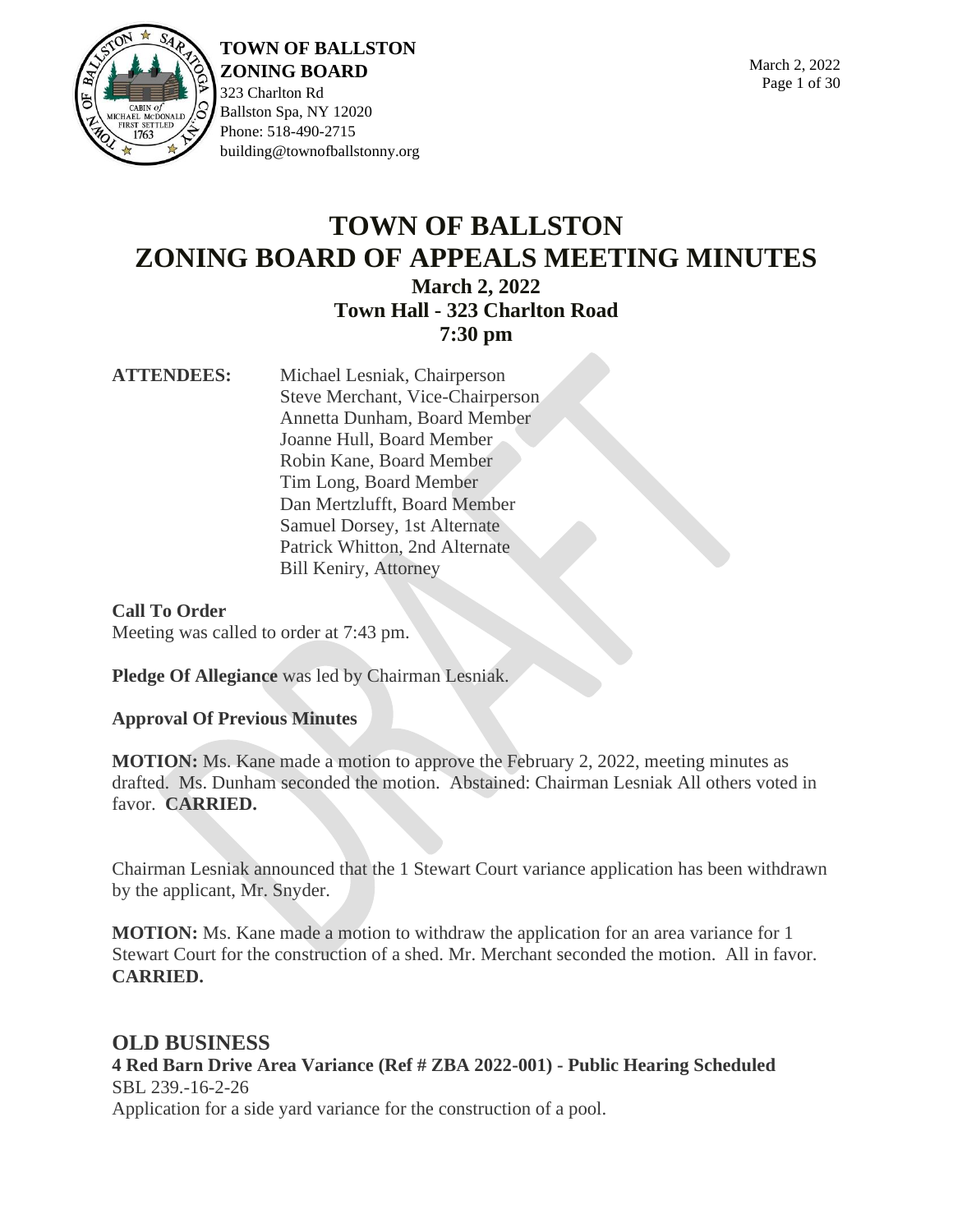

### **Mr. Greg Michalski**, property owner.

Chairman Lesniak stated that Mr. Michalski is requesting a 7' variance for the construction of a pool.

Chairman Lesniak stated that information was gathered and SEQR was completed at the last meeting.

Public hearing was opened at 7:46 pm.

No one chose to speak.

Public hearing was closed at 7:47 pm.

Mr. Merchant read through the criteria for the area variance:

- 1. Whether an undesirable change will be produced in the character of the neighborhood or a detriment to nearby properties will be created by the granting of the area variance; **NO, all members agreed.**
- 2. Whether the benefit sought by the applicant can be achieved by some method, feasible for the applicant to pursue, other than an area variance; **NO, all members agreed.**
- 3. Whether the requested area variance is substantial; **NO, all members agreed.**
- 4. Whether the proposed variance will have an adverse effect or impact on the physical or environmental conditions in the neighborhood or district; and **NO, all members agreed.**
- 5. Whether the alleged difficulty was self-created, which consideration shall be relevant to the decision of the Zoning Board of Appeals but shall not necessarily preclude the granting of the area variance. **NO, all members agreed.**

**MOTION:** Ms. Hull made a motion to approve the side yard setback area variance of 7' for an in-ground swimming pool at 4 Red Barn Drive. Ms. Kane seconded the motion. All in favor. **CARRIED.**

**NEW BUSINESS 96 Lake Rd Boathouse (ZBA 2022-003)** SBL: 249.6-1-11 Seeking variances to construct a boathouse.

**Mr. Brian Cooper**, property owner, presented the application.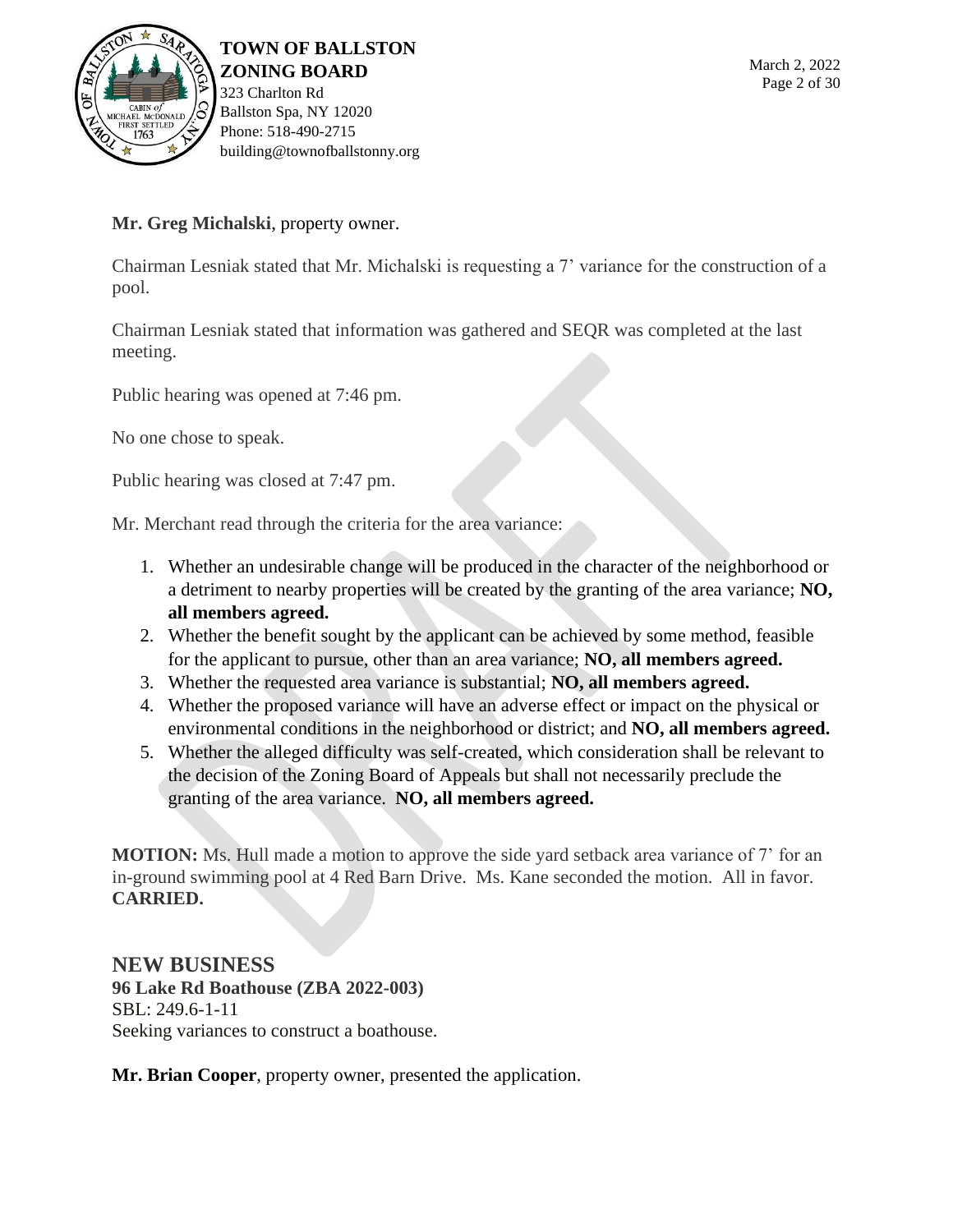

323 Charlton Rd Ballston Spa, NY 12020 Phone: 518-490-2715 building@townofballstonny.org

Chairman Lesniak read the narrative:

To build a new boat house to replace a currently in use boat lift and roll in dock. The new boat house will be placed in the same<br>footprint as the current equipment. The new boat house will be built using Techno Metal Post the need for any excavation fill or heavy equipment.

Mr. Cooper stated that upon reading the Town Code, he has decided to change the drawings to be a 5-foot width and meet the 350-square foot requirement.

Mr. Cooper stated that he is not asking for any variances.

Mr. Cooper stated that he gave the Board preliminary drawings that the engineer gave him. They will implement this change to meet the code to be 350 square feet.

Mr. Cooper stated that the one item that may be of concern is the distance away from shore of the proposed boat lift. Mr. Cooper stated that as mentioned, the proposed boat lift is in the same footprint as the current rolling dock. It is approximately 49 feet from shore to the very end.

Mr. Cooper stated that he wanted to reference a boat house that came before the Zoning Board on May 9th, 2018 for 4 Lakeshore Ave. Mr. Cooper stated that he has the minutes of that meeting, and it was discussed and ruled upon by this Board that due to the conditions of the water and how deep you need to go in order to float the boat off and weedy nature of the shoreline that a variance was not required and, in that case, to go ahead and build that boathouse. Mr. Cooper stated that his boathouse is exactly the same boathouse and that he actually designed it based on the one at 4 Lakeshore because he really liked it. Mr. Cooper stated that he has the same conditions in front of his house and is in the same portion of the lake (the very big portion of the lake so it had no impedance to traffic). He is blocked in by a lot of weeds, so he needs it at this distance in order to float the dock especially in the low water conditions because the lake rises and lowers up to 22 inches throughout the year.

Mr. Cooper stated that he is requesting this Board's agreement that a variance would not be required based on previous rulings of a very similar nature.

Mr. Long stated that the applicant mentioned that the boathouse at 4 Lakeshore Ave was approved, but the applicant also stated no variance was approved but no variance was needed so that wasn't an action that the Zoning Board took.

Mr. Cooper stated that he was told by the Town inspector that every piece of property sits on its own nature and that the Board has to agree in his particular case.

Mr. Long stated that no variance was ever granted.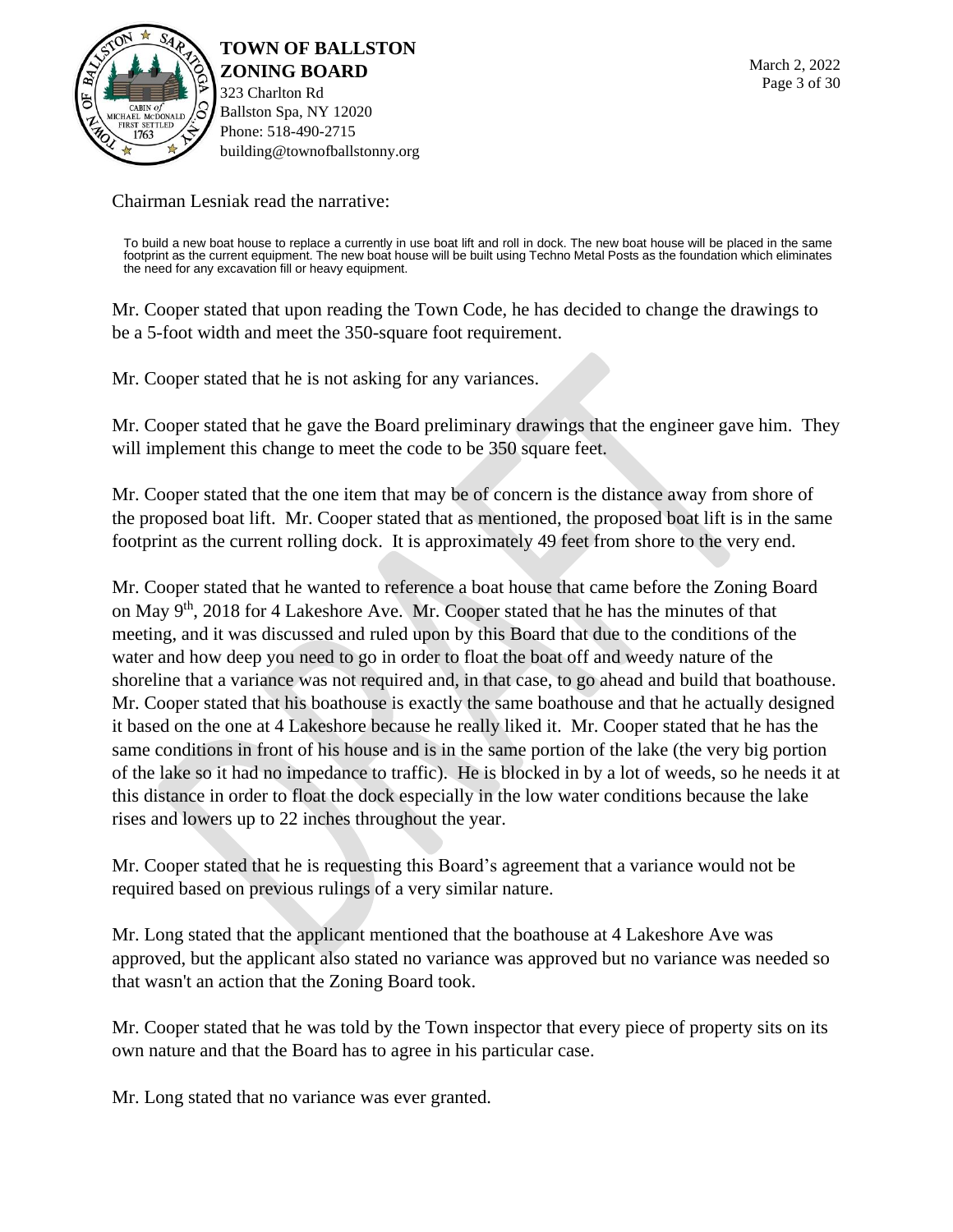

Mr. Long stated that the applicant said that the proposed boathouse is on the same footprint, but according to the plan, it is not the same footprint.

Mr. Cooper stated that on the plan, the position of boat lift, at the time that this survey was conducted shows the position on shore for winter conditions. Mr. Cooper stated that the photo he submitted shows the summer location.

Mr. Long stated that he understands the applicant wants a boat house, but he does not understand why it has be so far out.

Mr. Cooper stated that it is because of the depth of the water.

Mr. Long asked what the draft and size of the boat is.

Mr. Cooper stated that the draft is 2.5' and the size is 19'.

Mr. Merchant asked if the applicant was going to stay within the 350 square foot requirement, what is the applicant looking for.

Mr. Cooper stated that he is looking for an agreement that no variance is required on the design of his boathouse based on previous rulings.

Mr. Long stated that previous rulings are not relevant.

Ms. Hull stated that there was no previous ruling as there was no vote on that.

Mr. Cooper stated that there was a motion to dismiss the case as no variance was required.

Ms. Hull stated that based on some Google earth pictures, that the shore to the end of the dock is approximately 32 feet. Ms. Hull stated that with the stern sticking out of a 19' boat, so shore to stern is about 40 feet, so why is the applicant asking for a 45' dock. Ms. Hull asked why the applicant can't stay within the ordinance requirements.

Mr. Cooper stated that the ordinance requires 35'.

Ms. Hull stated that as of last year, the applicant had about 42' of dock.

Mr. Cooper stated that the boat lift has to be placed further out than the dock. Mr. Cooper stated that he was trying to measure to the outside of what he has today with a little bit for tolerance.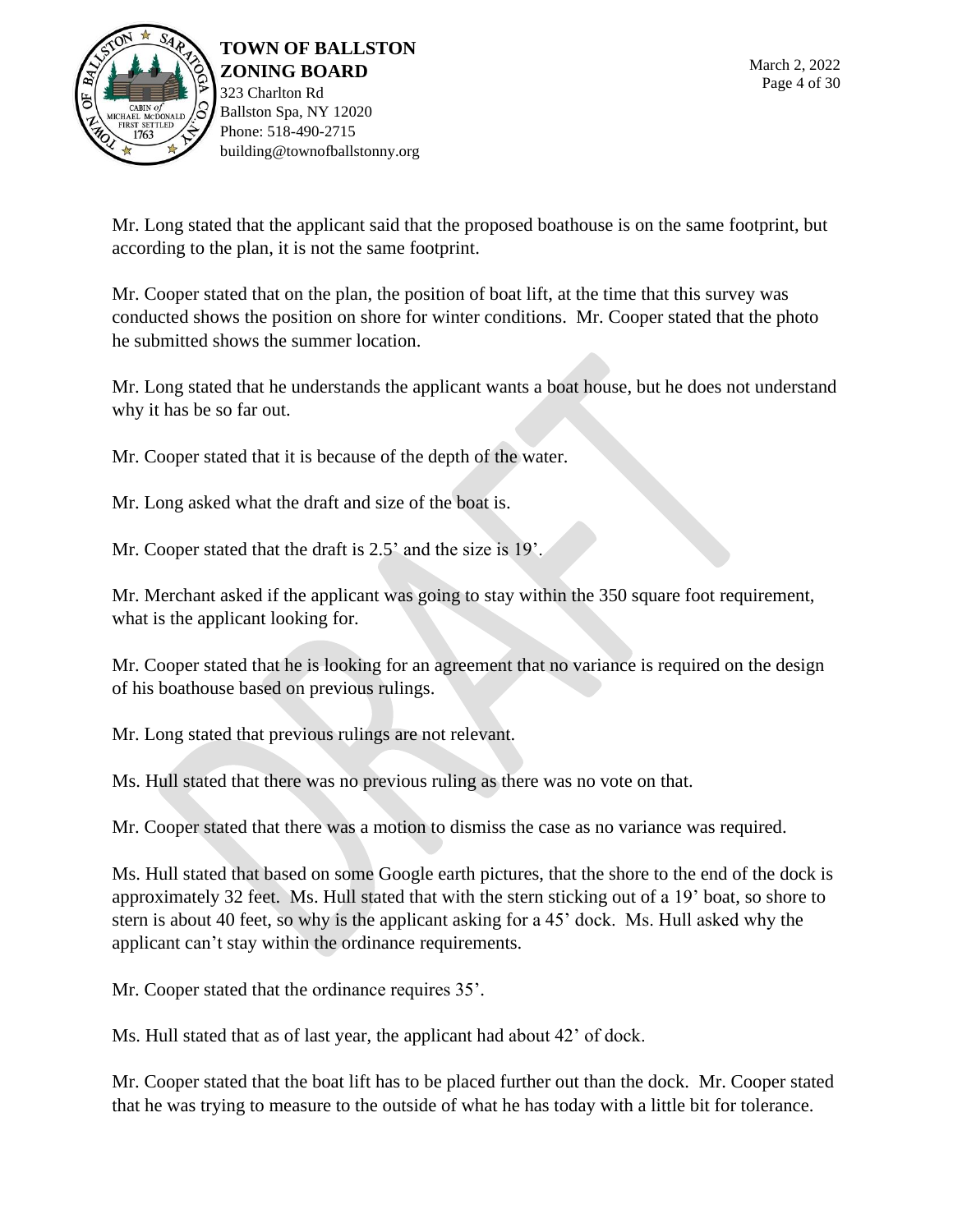

323 Charlton Rd Ballston Spa, NY 12020 Phone: 518-490-2715 building@townofballstonny.org

Ms. Hull stated that the applicant may need to recheck his draft. Ms. Hull stated that she has a fairly large boat and her draft when the engine is raised up it is about 19" and everyone has to worry about weeds.

Mr. Cooper stated that the difference is that he cannot tilt his engine.

Mr. Merchant asked if the applicant is staying within the 350' feet, where does the Board go from here.

Mr. Keniry stated that this Board does not have the power or the authority to review the applicant's plans in advance and give him an advisory opinion as to whether or not it may or may not be compliant with the code. This board gives relief from strict application of the code. So, when the applicant indicated that he could comply with the 350-square foot rule with respect to the dock, then the Board members are left reacting with "what relief are you looking for us to grant?". Mr. Keniry stated that the Board can grant variances or deviations and if the applicant does not need relief, then he does not need to come before the Zoning Board.

Mr. Cooper stated that the Building Inspector had told him that he may need relief from distance to shore.

Mr. Long stated that the old dock was 32', which if it were a boathouse it would comply. If the proposed structure is in the same footprint, then the applicant would not need a variance.

Mr. Cooper stated that the boat lift extended past the dock and the new boat house would go beyond the 32'

Mr. Long stated that now the applicant would have a boat house instead of a lift that would extend the same distance so why isn't it the same.

Mr. Cooper stated that the current boat lift overlapped with the dock, but the new boat house would extend beyond it and would exceed the 35'.

Mr. Long asked why the boat house can't be within 35' of the shore as there is 48" depth.

Mr. Cooper stated that in normal conditions it was measured 48 inches of depth of water where the boat is today and he added 24 inches to that as he measured on the day last summer when there had been a lot of rain so the lake was pretty full. The Ballston Lake Improvement Association has a graph that shows the water depth changes throughout the year. It can vary up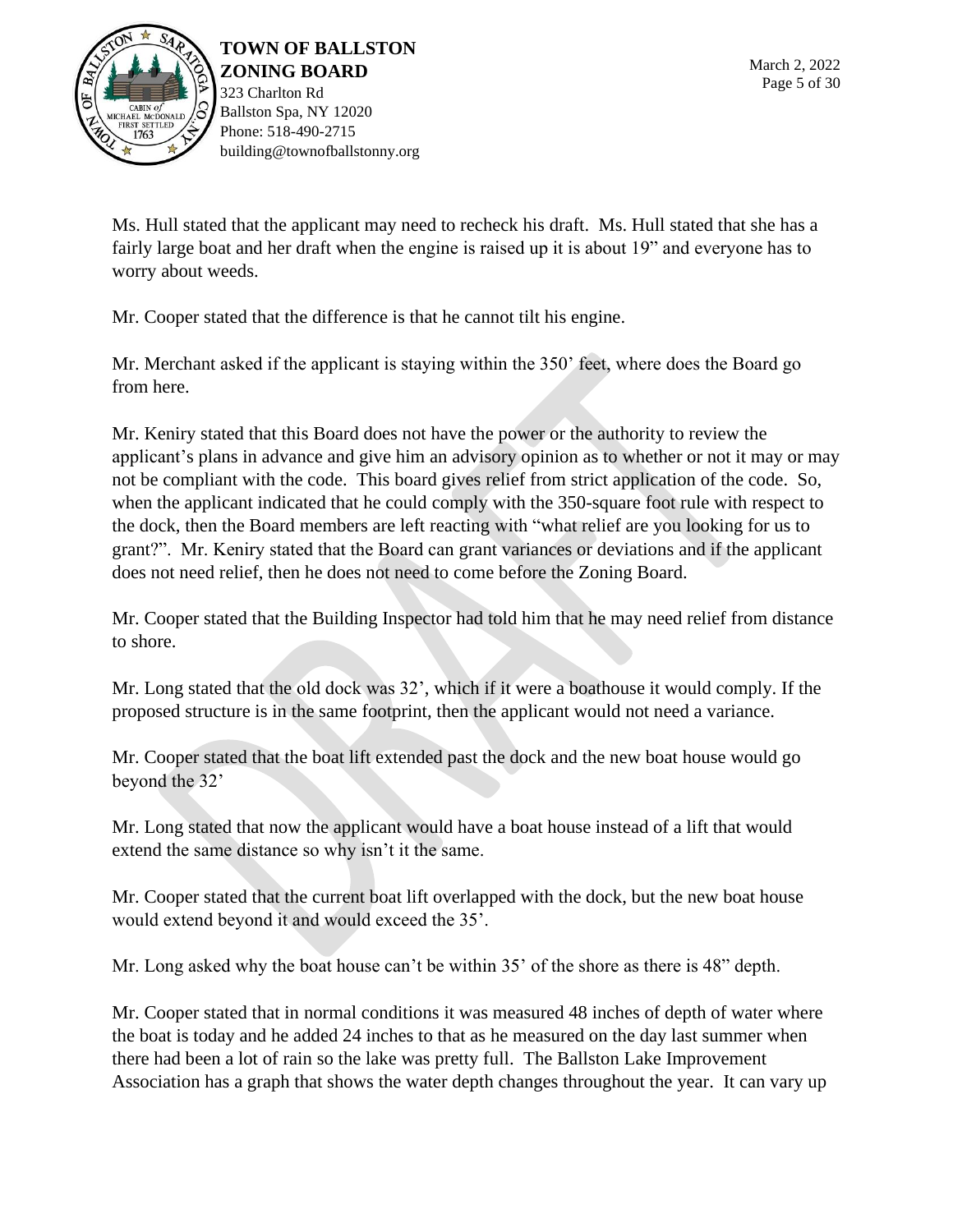

to 24 inches so if that happens, then it could be down to 24 inches, and he would barely be able to take the boat off the water.

Ms. Hull asked if the applicant currently has 32' of dock, and with the stern hang over, does the applicant need an additional 14'. Ms. Hull stated that the applicant is asking for 46'

Ms. Hull stated that the Ballston Lake Improvement Association has water depth information, and the applicant can use that information to show hardship.

Mr. Cooper stated that he needs a minimum 4 persons to get the boat out.

Ms. Hull stated that owning a boat is not a hardship.

Mr. Merchant stated that the applicant needs to get the plans right and come back with the exact relief that he requires.

Mr. Long stated that they are not ready to proceed because the proposed boat house is 737 square feet.

Ms. Hull stated that the gang plank needs to be counted.

Ms. Hull stated that she doesn't know how they can make a decision without knowing what is going to be in place.

Mr. Cooper stated that he was not aware that he needed to provide final design drawings.

Mr. Merchant stated that the Board needs to know exactly what relief is needed.

Mr. Keniry stated that there is a definition in the code of dock. There is no definition of a dock plus a lift. Mr. Keniry stated that the applicant has a condition where he wants the lineal feet of the dock plus the boat lift. Mr. Keniry stated that the Board needs to know how many additional lineal feet the applicant needs for relief.

Mr. Cooper stated that he needs 46' and he can try and bring something back to the Board if he needs to.

Chairman Lesniak stated that they don't handle cases in one night. The first night is to provide information to the applicant for what is needed to make a determination.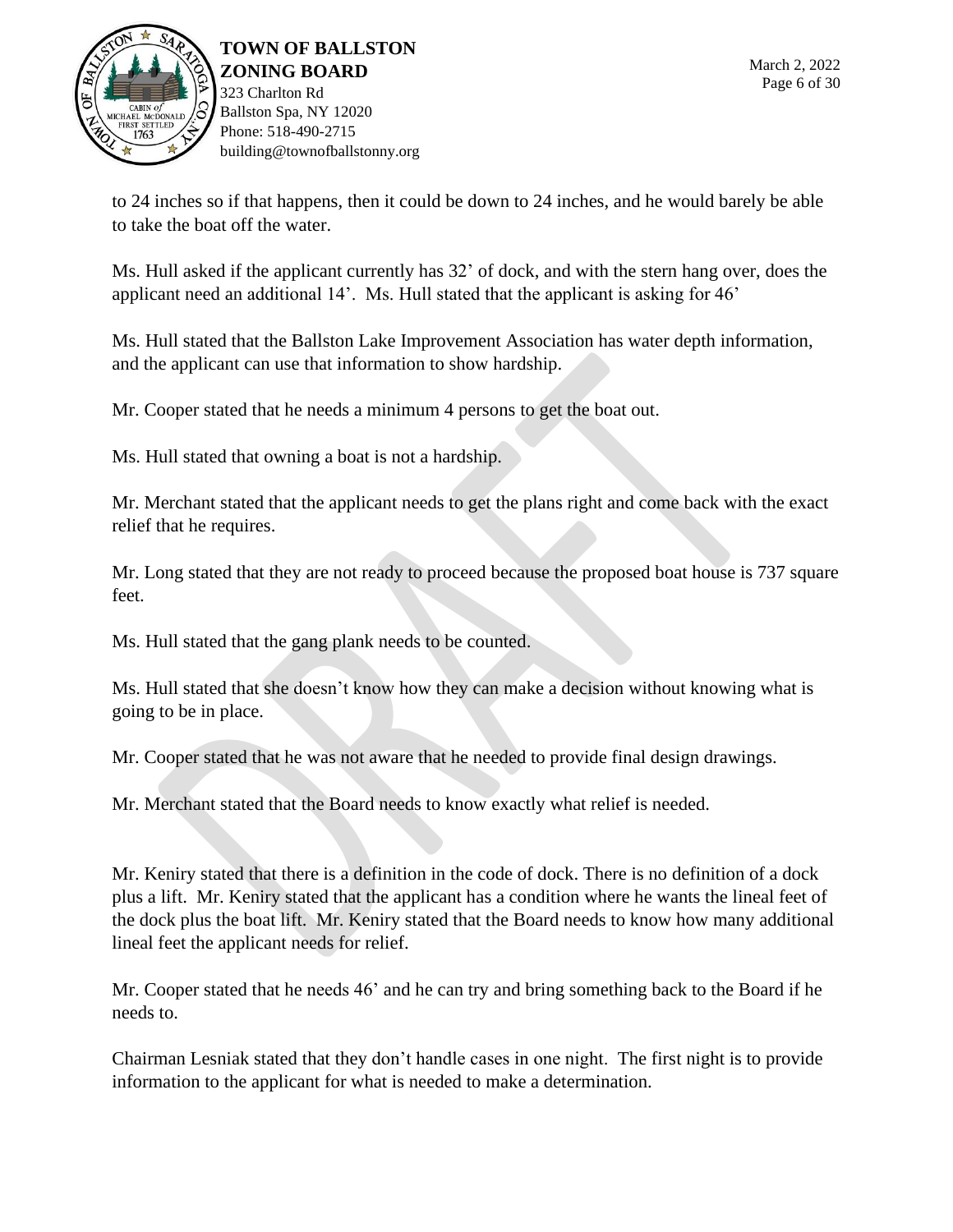

Chairman Lesniak stated that the Board is not ready to move forward to set public hearing.

Mr. Cooper asked if a public hearing required only if a variance is being asked for.

Chairman Lesniak stated "yes."

Mr. Mertzlufft stated that it is not a hardship that water is low, it is just the reality for a certain size boat with a certain size dock. Mr. Mertzlufft stated that he understands that the applicant is trying to cover for the purposes of the low water depth, but it is a "tough nut" for the Board.

Mr. Cooper stated that he doesn't understand why 4 Lakeshore could have a boat lift and they did not require a variance.

Mr. Long stated that they must have complied with the code.

Mr. Merchant asked what constitutes the shoreline.

Mr. Long asked where the shoreline is measured from.

Mr. Cooper stated that he measures from the average high-water mark. Mr. Cooper stated that the code talks about an elevation of 251' which would be in his back yard next to his house if he used that elevation. Mr. Cooper stated that on the plan it shows the high-water mark as 258' elevation. Mr. Cooper stated that he is trying to interpret the rules and measure it from the normal mean high-water line which is approximately at the location of the existing deck.

Mr. Merchant stated that the applicant is guessing how far out the dock should be, guessing where the water is, guessing where the shore line is going to be. Mr. Merchant stated that the applicant should come up with the exact relief he needs, and the Board can see what they can help with.

Mr. Cooper stated that his existing deck is at a fixed spot, and he is measuring off that to where the existing dock and boat lift reside, and he is trying to design the new boathouse to be in the exact same spot.

Mr. Merchant stated that then he should measure off the existing structure and come back with an exact number.

Ms. Kane stated that the concept drawing should be provided.

Mr. Cooper stated that a drawing was included in the submission and asked if that suffices.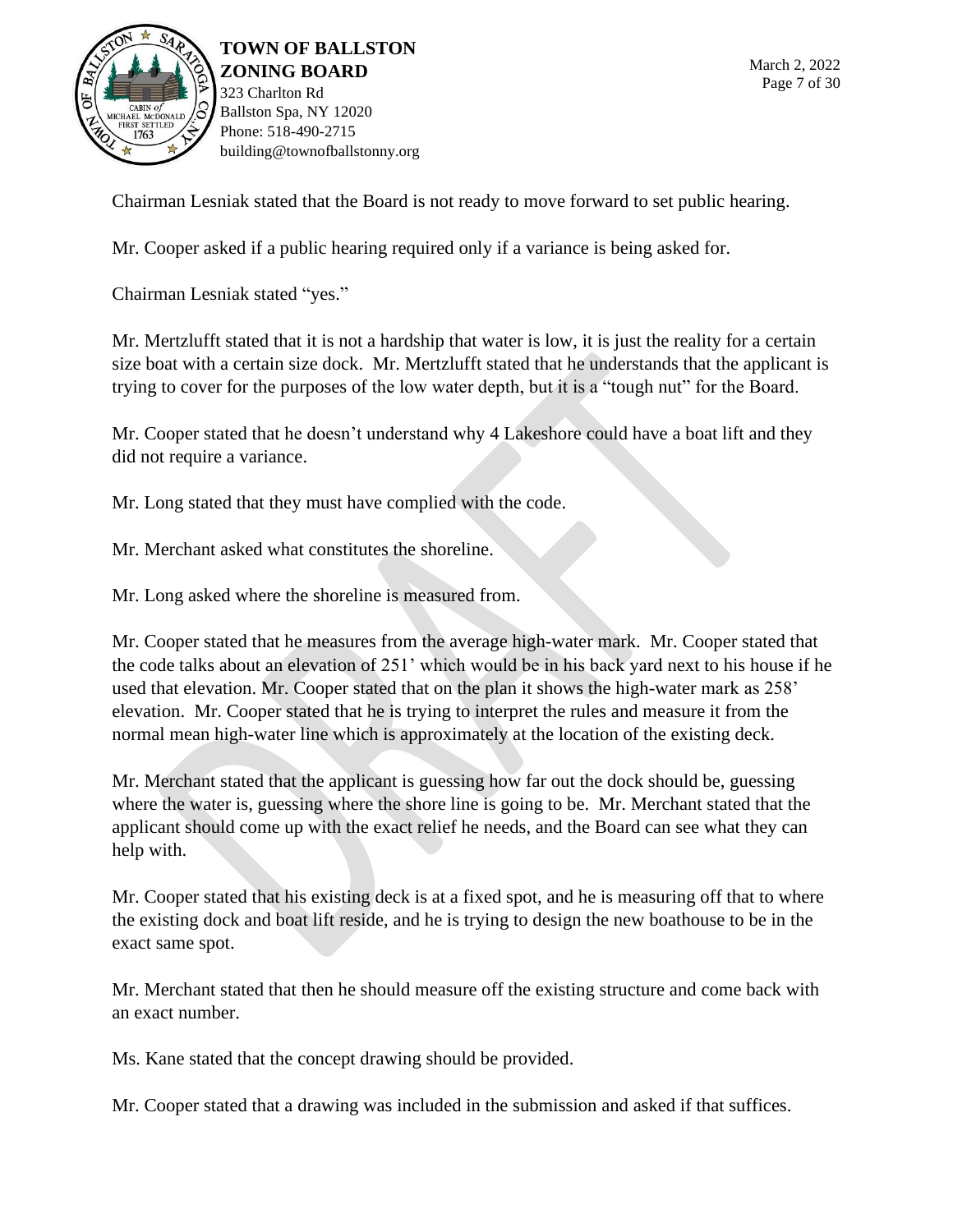

Ms. Kane asked if it has a flat roof.

Mr. Cooper stated that it is flat storage deck where he intends to have solar DC batteries inside a box so that he can run the boat lift with solar panels.

Ms. Kane asked if the panels would increase the height of the structure.

Mr. Cooper stated that the total height would extend up 3 feet.

Ms. Kane asked if there are any walls on the sides.

Mr. Cooper stated that there are handrails, and it will be wide open.

Ms. Hull stated that the plan shows the water line and lake bed is shown but does not show measurements from the waterline to the lake bed and the applicant should find that out.

Mr. Cooper stated that it changes month to month so when should that measurement be shown for.

Ms. Hull stated that she would like to see something that shows that the applicant really needs the extra 14-15' as the applicant indicated that the plans before the Board need to be scrapped as the plans are going to be different.

Chairman Lesniak stated that neighbor did send a letter stating they had no objection: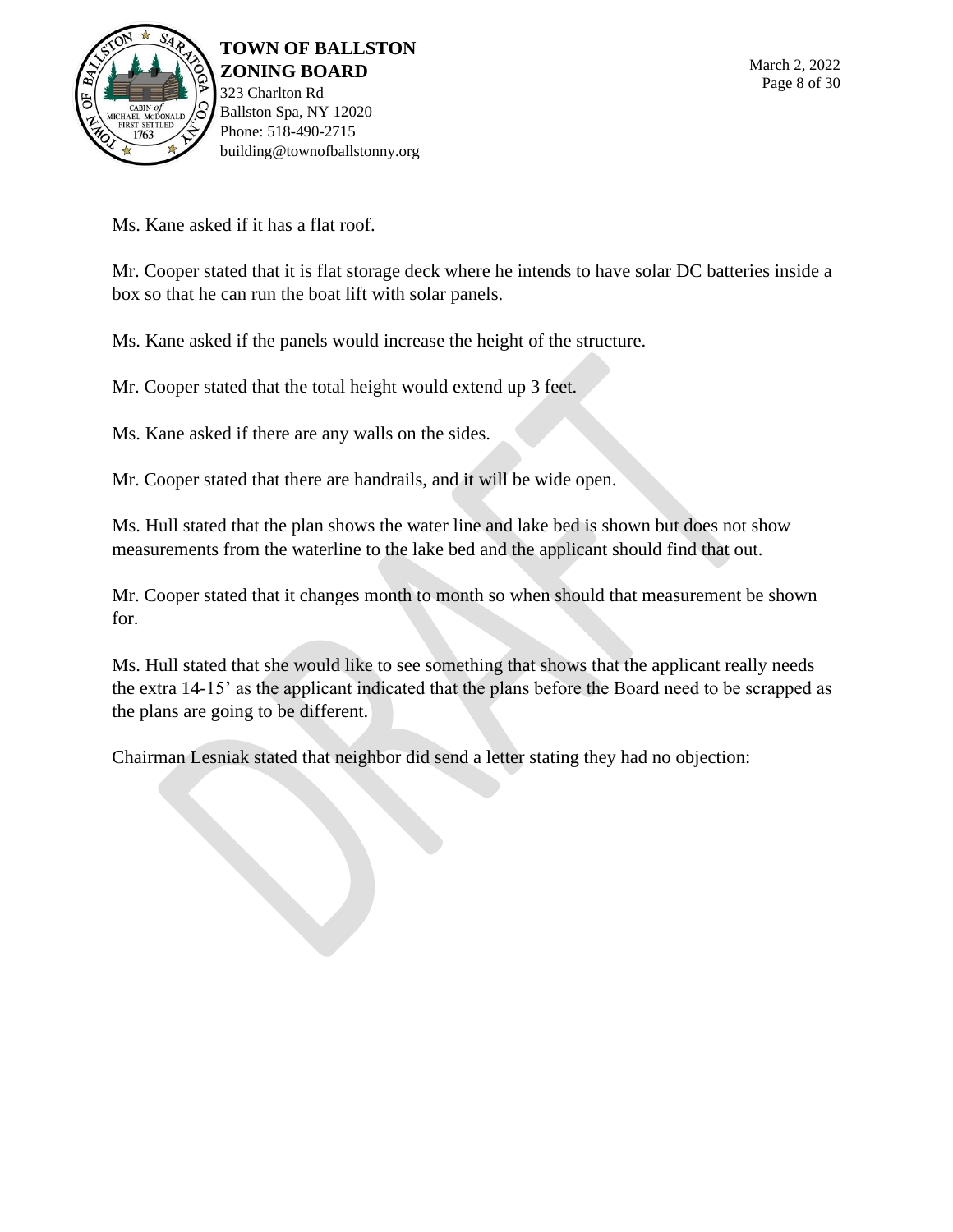

## **TOWN OF BALLSTON**

**ZONING BOARD** 323 Charlton Rd Ballston Spa, NY 12020 Phone: 518-490-2715 building@townofballstonny.org

Janet Graudons

100 Lake Rd

Ballston Lake NY, 12019

**TOWN OF BALLSTON** 323 CHARLTON RD BALLSTON SPA, NY 12020

To whom it may concern:

I am the neighbor of Brian and Kelly Cooper at 96 Lake Rd, Ballston Lake NY. I have reviewed the plans that Brian and Kelly have presented me for a new boat house along the waterfront and do not have any concerns with the project moving forward.

Best Regards,

Jent Grandons

Janet Graudons

Ms. Hull asked if it is from the adjoining neighbor since the applicant is at 96 Lake Rd and the neighbor is at 100 Lake Rd.

Mr. Cooper stated that it is the adjoining neighbor; the mailboxes skip a number.

Mr. Long stated that the expectation is that next month the applicant will provide final drawings.

Mr. Cooper stated that he will try. His contractor won't give him final drawing unless he pays for the construction, and he doesn't want to proceed unless he knows he will be allowed to proceed.

Application is tabled.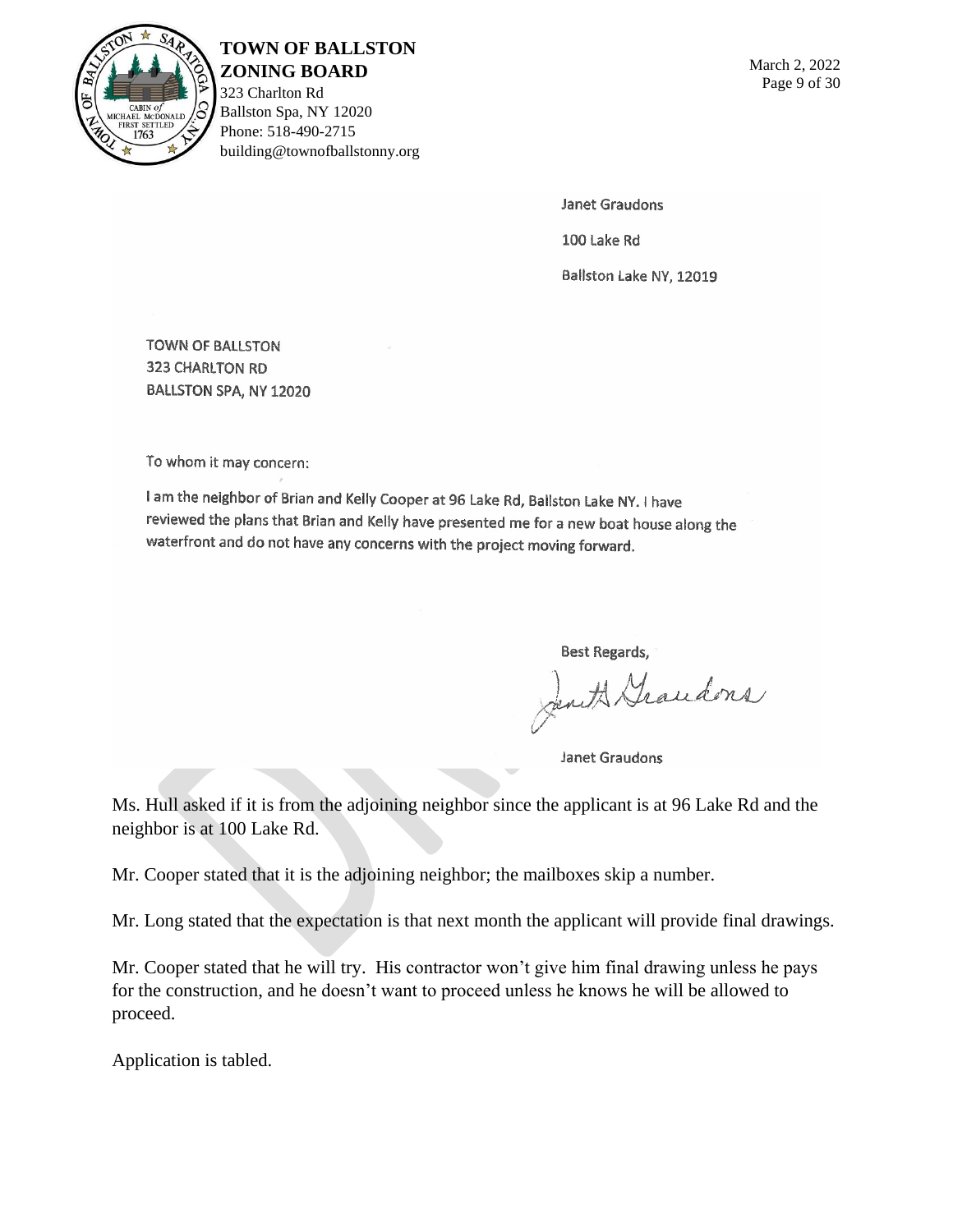

323 Charlton Rd Ballston Spa, NY 12020 Phone: 518-490-2715 building@townofballstonny.org

## **60 Middleline Rd CSI (ZBA 2022-004)**

SBL: 238.-2-26.2 Seeking an interpretation of Section 138-162.4(D) and a variance of "System Coverage Perimeter" for a Community Solar Installation.

**Mr. Morgan Ruthman** of Spinney Group, property owner, presented the application.

Mr. Ruthman stated that there were actually two requests submitted in connection with their application; one was for an interpretation and one for an area variance. Mr. Ruthman stated that his approach is spelled out in the cover letter. If the Board wants to entertain this particular interpretation, then the area variance would be essentially moot. Mr. Ruthman stated that the extent to which an area variance is required is really going to depend on the interpretation issue.

Chairman Lesniak stated that this application is related only to Type III solar installations defined below:

Type III – Community Solar Installation (CSI) is only in the rural district and requires a minimum of 60 acres total to qualify. If the adjacent property is under the same ownership, the total acres of the commonly owned, contiguous property count toward the total 60 acres. System coverage perimeter may not exceed 20% of parcel if the property is located within the Watershed Overlay District.

Mr. Ruthman stated that they have submitted an application to the Planning Board for a community solar installation (CSI). The way that these installations work is they aggregate solar panels and produce renewable energy which is then placed onto the electrical grid and subscribers benefit from the production of electricity from a renewable resource through their existing utility provider, in this instance, National Grid. The Town of Ballston recently enacted a solar ordinance. The current administration has been very proactive in trying to pursue renewable energy initiatives; there have been a number of EV stations installed around town and that the Town of Ballston is now a Clean Energies Community. The Town is still in a moratorium and is currently reviewing its comprehensive plan and proposed zoning amendments. The solar ordinance was passed by the Town Board on an isolated basis and pulled out of the moratorium. Mr. Ruthman stated that as he understands it, the reason for that is that the town really feels strongly about pursuing these types of installations and promoting renewable energy. That was the backdrop against which his organization submitted the application.

Mr. Ruthman stated that they submitted an application for 5 megawatts covering approximately 25 acres of the property when the fence enclosure is included. Currently the Town Board is actively discussing the terms of how coverage is defined for solar installations. Mr. Ruthman stated that there is a piling or a racking system which is placed into the earth and then a panel is placed on top of that. In many instances, coverage is defined as just the actual impervious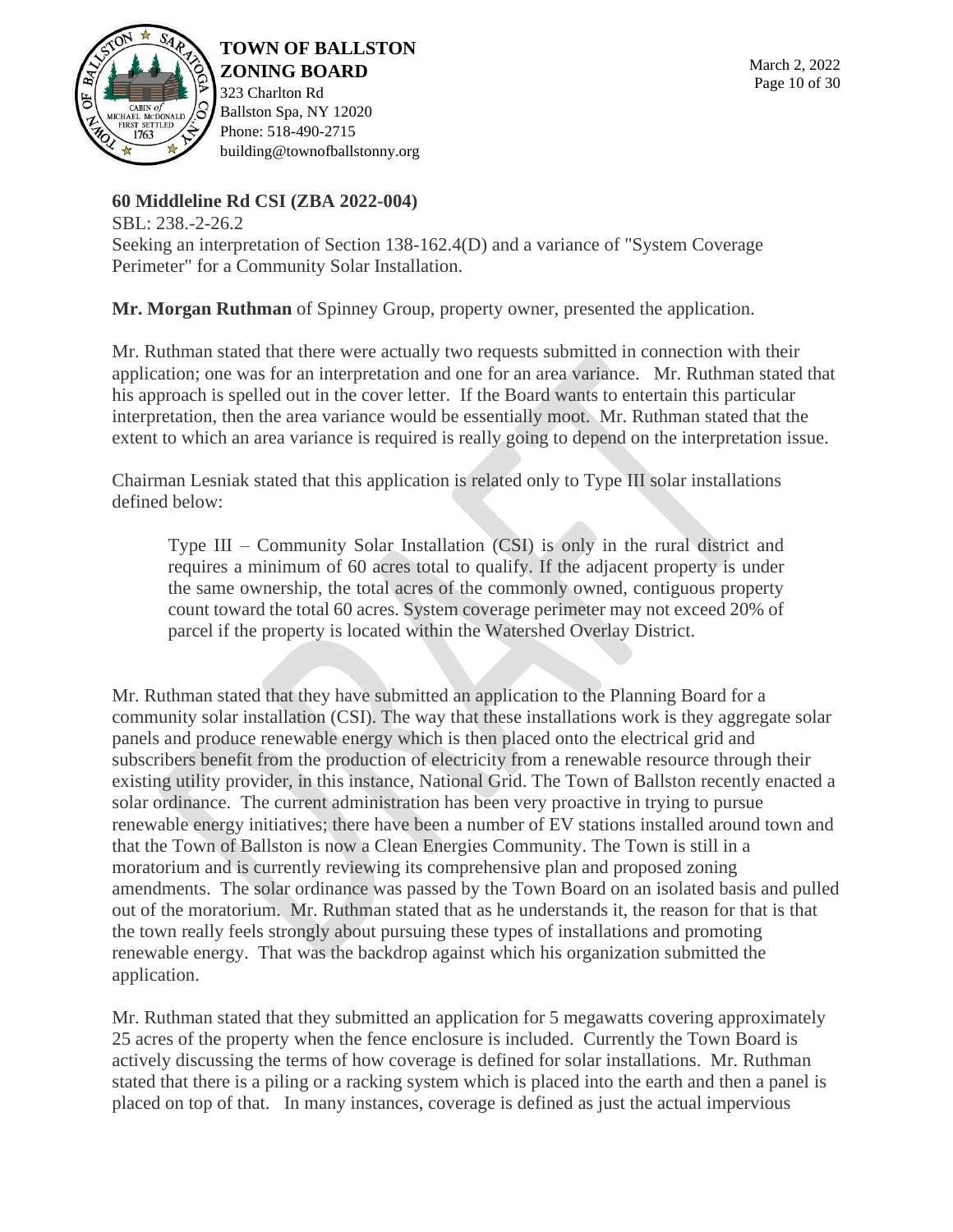

323 Charlton Rd Ballston Spa, NY 12020 Phone: 518-490-2715 building@townofballstonny.org

surface of the pole itself. As far as infiltration is concerned for stormwater management purposes, a solar panel isn't considered an impervious surface by New York State DEC and NYSERDA.

Mr. Ruthman stated that they have proposed a solar installation at property located at 60 Middleline Road and it meets all the relevant criteria for this type of installation however it is in the watershed overlay district. This ordinance contains a limitation on system coverage perimeter for properties located in that overlay district.

The two requests this evening for his project are to be able to move forward with the original plan that was submitted to the Planning Board that they believed was in conformity with the zoning regulations. It was a 5 MW system which is typical for these types of community solar installations. The reason for that size is that the utility company and Public Service Commission of the State of New York have arrived at this size as a reasonable metric for optimizing feasibility and output of distributed generation. They are intending to create resiliency and redundancy within the electrical grid. The goal within the State of New York, regionally and nationally, is to have microgrids emerge eventually which create an opportunity for distribution of electrical consumption and electrical demand. Five megawatts is the size which has been identified by NYS as the appropriate size for these types of installation which is what they submitted an application for and then in response, they were informed by Mr. Stickles that the project actually exceeded the maximum system coverage perimeter.

Mr. Ruthman stated that in Attachment D, he has included the email exchange between Mr. Stickles and Ms. Lippmann of MJ Engineering which concluded that system coverage perimeter was in excess of the 20% limit. Ms. Lippmann asked Mr. Stickles for clarification stating that if only the solar panels surface area was included then the system coverage would be approximately 7.38 acres or 11.7% and would meet the current zoning. Ms. Lippmann laid out in schematic fashion to clarify his interpretation as shown below: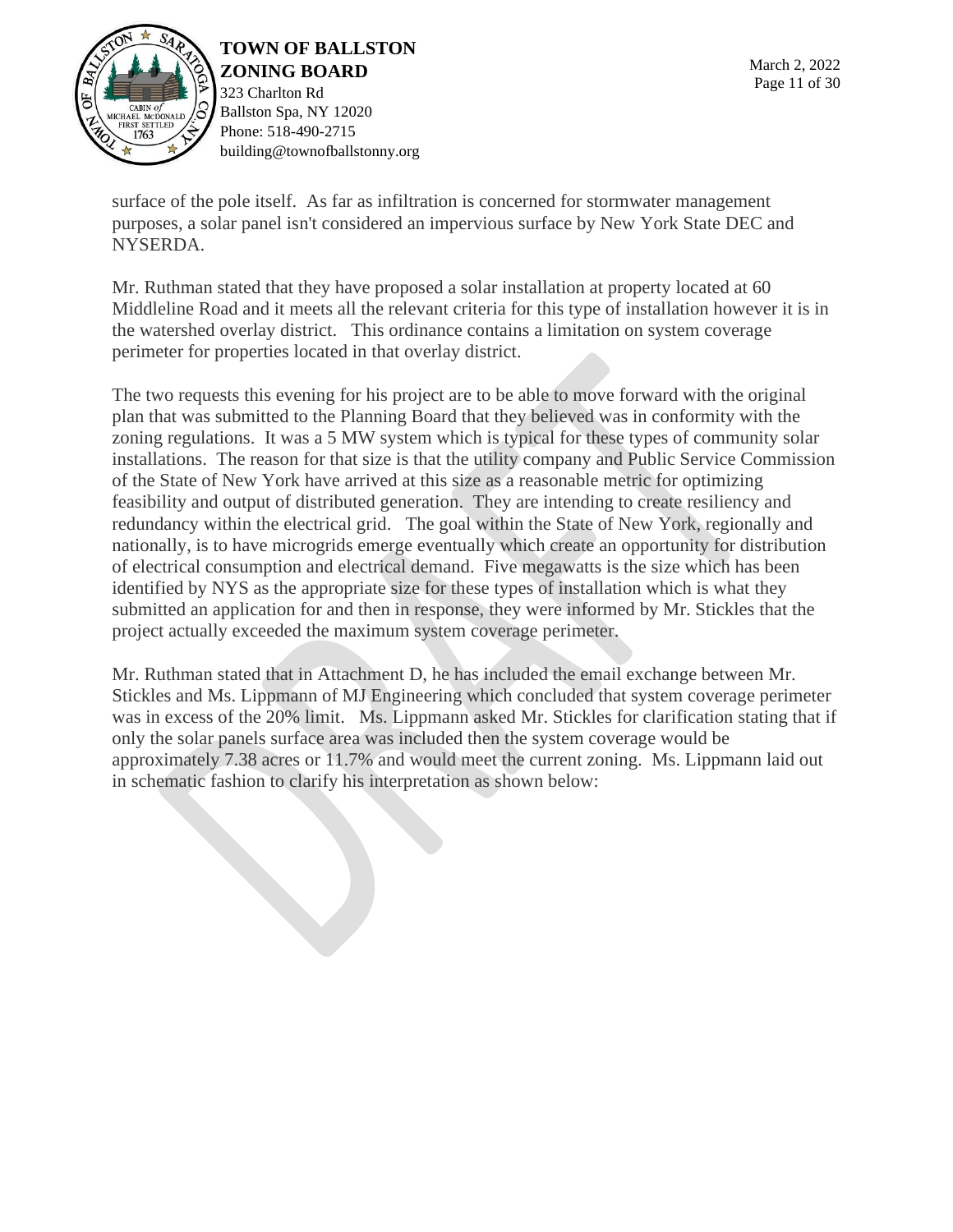

323 Charlton Rd Ballston Spa, NY 12020 Phone: 518-490-2715 building@townofballstonny.org

**Option 1** – all area encompassed by the solar panels (in yellow): This is approximately 22.2 acres or 35.3% coverage (exceeds zoning max of 20%).

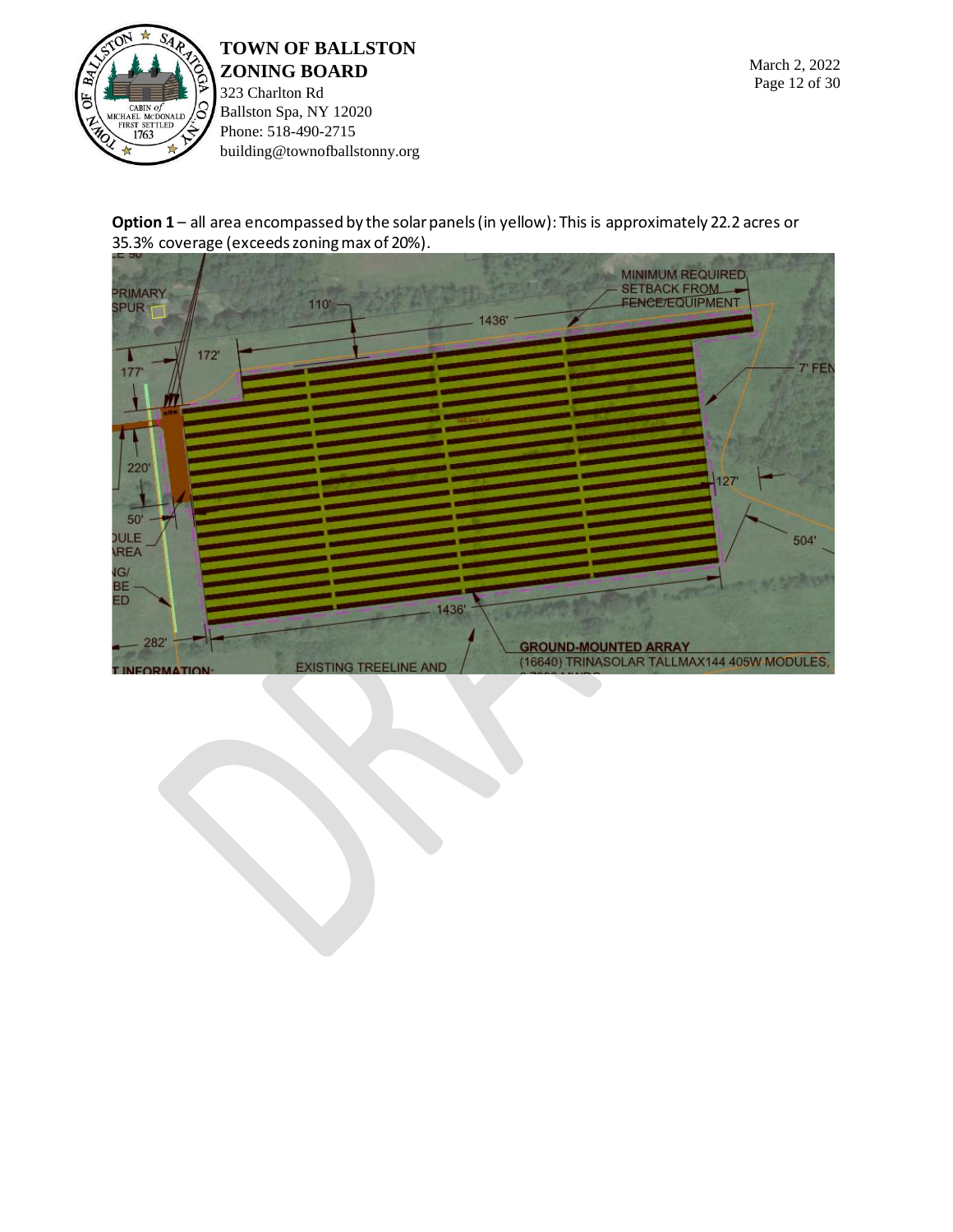

**Option 2** – Only the surface area of the panels is calculated (in yellow). This is approximately 7.35 acres or 11.7% coverage and meets zoning.



Mr. Stickles responded with the interpretation that the coverage was the whole block. Mr. Ruthman stated that they disagree with that interpretation and that is the one of the reasons why they are here before the Zoning Board. Mr. Ruthman stated that in support of their argument, he has a couple of different points:

1. There is no such thing as "system coverage perimeter" in land use municipal regulations, solar energy installations or any other type of industry parlance. It is not a term that has any common use or application. It is unclear where the term emanates from and what the intent of that term's application was.

It is also unclear why it is only applicable to the watershed overlay district. The reason why that's unclear to him and others who evaluated this issue, including MJ Engineering,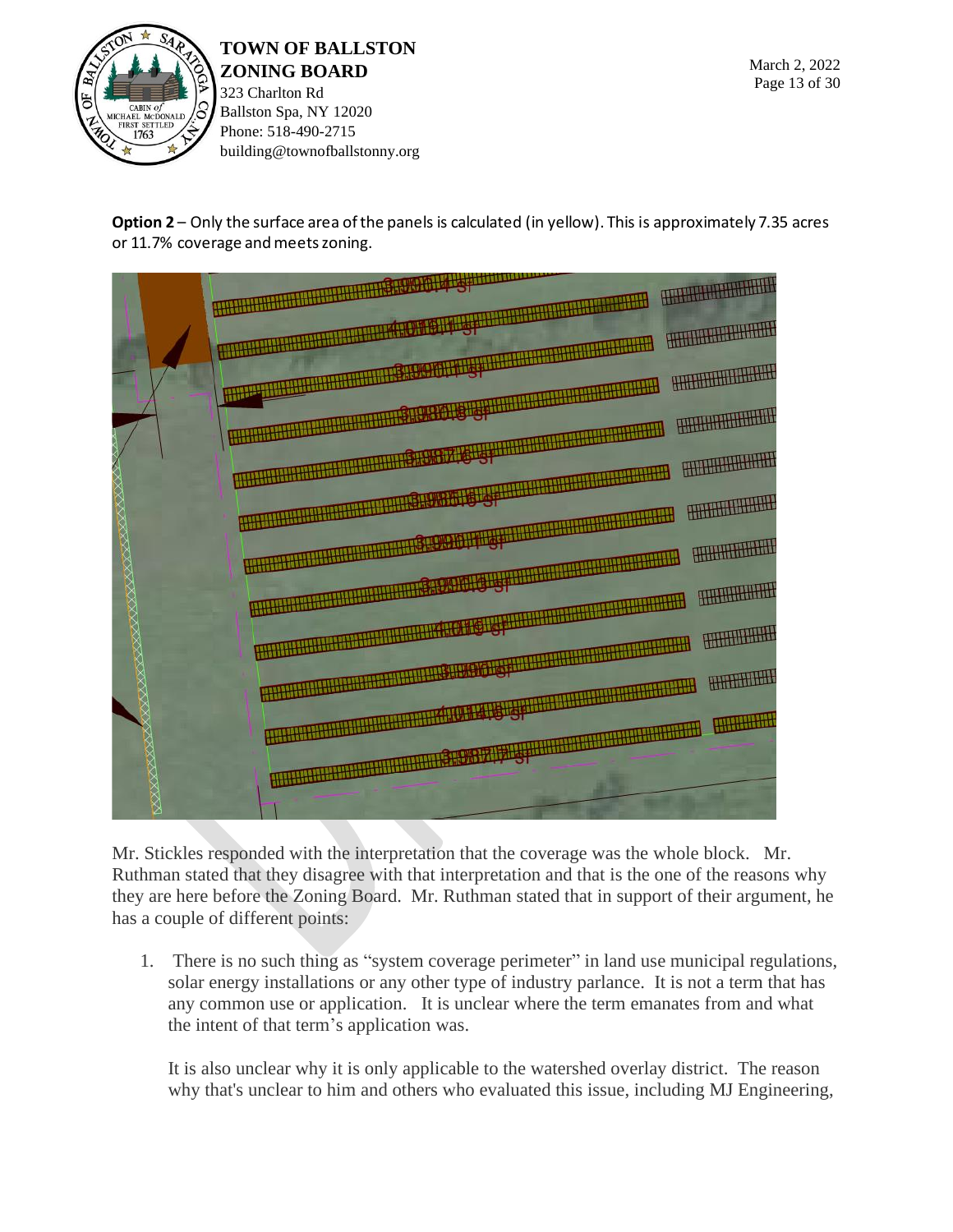

323 Charlton Rd Ballston Spa, NY 12020 Phone: 518-490-2715 building@townofballstonny.org

is because stormwater systems are very minimal when you look at solar installations. If the intent of limiting the size of these arrays within the watershed overlay district was born out of a fear that there would be an adverse consequence relating to the watershed itself as a result of these solar systems, then that is not supported by DEC or NYSERDA. As a matter of fact, the Town Board just this week entertained the Ballston Lake water quality report which was very thoroughly prepared by some folks in the town and there's no mention of solar installations as potentially adverse to the watershed. Mr. Ruthman stated that as he has noted in a couple of occasions, watershed overlay district allows industrial and manufacturing in commercial uses. Solar panels are a very benign use they don't create noise pollution, traffic, or any other adverse environmental impact.

Mr. Ruthman stated that his contention is that the term "system coverage perimeter" is not defined in the ordinance itself nor is it defined in any other literature. Even Googling the term results in zero hits. Because there is no real point of reference for the town to look to that New York State guidelines that are identified by the Division of Local Government services remarks that when the ZBA has to interpret a term as there is no precedent that it should just refer to standard terms that are readily available to them that in this instance would include the definition of the term "lot coverage." Lot coverage is defined in the Town Code, and Ms. Lippmann in her memo to the Town's Planning Board in connection with the application as a means of expressing the conformity or lack of thereof of the application with the zoning regulations identifies system coverage perimeter as lot coverage right under the table that she included in the memo:

|                                                      | <b>Required</b>   | Provided          |
|------------------------------------------------------|-------------------|-------------------|
| Lot Coverage (max)                                   | 20%               | 35.3%             |
| Panel Height (max)                                   | 20 <sub>ft</sub>  | 11 ft             |
| Fence Height (min)                                   | 7 ft              | 7 ft              |
| <b>Right of Way Setback (min)</b>                    | 200 ft            | 282 ft            |
| Adjoining Property Setback (min)                     | 100 <sub>ft</sub> | 110 <sub>ft</sub> |
| Separation From Neighboring Residences (min)         | 250 ft            | 250 ft            |
| Separation From Residence on the Same Property (min) | 100 ft            | N/A               |

Mr. Ruthman stated that the definition of lot coverage within the Town Code is as follows:

#### **[LOT COVERAGE](https://ecode360.com/36316910#36316910)**

The percentage of the lot area covered by the combined area of all buildings, structures, parking areas, or other impervious surfaces on the lot.

Two key terms in that definition are "structures" and "impervious surfaces." The Town's solar ordinance defines solar collectors as "structures" and "impervious surfaces." Logically we are left to conclude that a solar array is a structure and impervious surface and that system coverage perimeter if it means lot coverage means that the system coverage perimeter should be interpreted to mean the panels area not the area of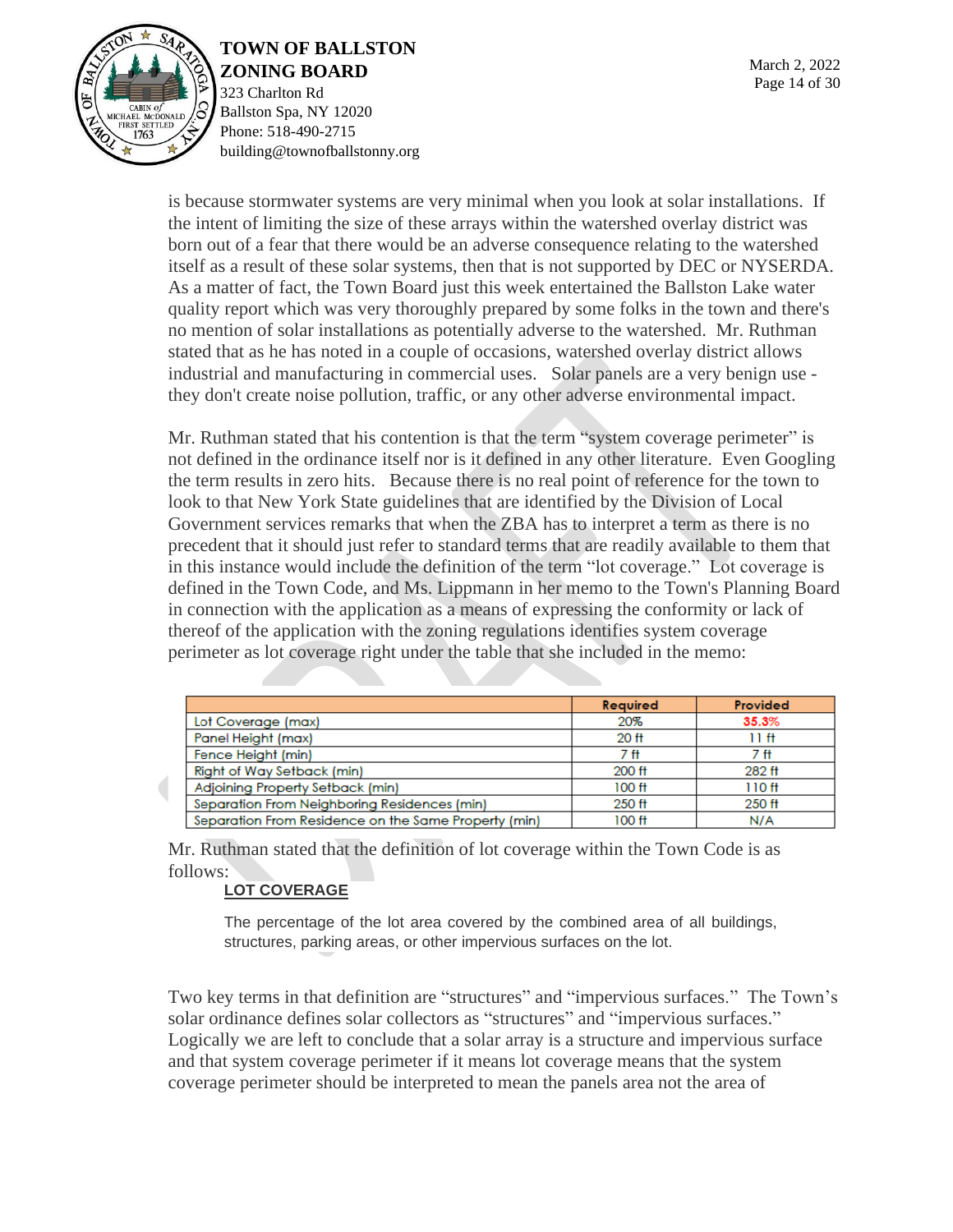

# **TOWN OF BALLSTON**

**ZONING BOARD** 323 Charlton Rd Ballston Spa, NY 12020 Phone: 518-490-2715 building@townofballstonny.org

undisturbed vegetative growth between the panels themselves. Mr. Ruthman stated that is the essence of hist first argument.

2. Mr. Ruthman stated that the second argument is that the Town's definition of coverage is inconsistent with DEC stormwater management regulations as shown in Attachment E. According to DEC guidelines, they define commercial solar installations as "land clearing and grading for the purposes of creating vegetated open space" and it also states that "panels are spaced apart so that rainwater can flow off of them and down gradient side of the panel and continue as sheet flow across the ground surface." Mr. Ruthman stated that from the stormwater management standpoint, there's no purpose to be served by looking at this array as one monolithic block and to include the rows of grass between them as coverage areas as it's really not a coverage area.

Mr. Ruthman stated that the term "system coverage perimeter" is also in conflict potentially with other areas of the Town's solar law because the Town's definition of impervious surfaces doesn't align with its own SWPPP criteria and as a matter of fact the Town's solar law requires every Type III system to submit a full SWPPP. The Storm Water Pollution Prevention Plans are always submitted in conformity with New York State DEC guidelines and as noted DEC guidelines don't include the areas between the panel rows.

3. Mr. Ruthman stated that the last point is how to interpret the towns intent. The town's intent is probably most succinctly expressed in in the provision of the solar ordinance called purpose and intent from section of the solar law "the purpose of this legislation is to balance the potential impact on the community when solar collectors maybe install while preserving the rights of property owners to install solar collection system without excess regulation." Mr. Ruthman stated that he would contend that this interpretation of a regulation is excessive. Mr. Ruthman stated that he would respectfully request the ZBA to reconsider. To be fair to Mr. Stickles, this is the type of thing that has risen for the first time in the town. Mr. Ruthman stated that Mr. Stickles is functioning in a very ambiguous situation where he's being asked to interpret things for the first time and the town doesn't have precedent for these types of things. Mr. Ruthman stated that as noted in his memo, he doesn't think it is appropriate that the town intended to pass an ordinance which again included an undefined term that is inconsistent with DEC and NYSERDA regulations and that is in conflict with its own definition of lot coverage.

Mr. Ruthman stated that those are the arguments that he set out in his memo as it relates to the interpretation request. The Zoning Board has jurisdiction to issue and interpretation which they could then take back to the Planning Board as a means of reverting to their original application that was submitted initially because they felt that it is conforming with the zoning regulations, but were informed that that was not the case.

Chairman Lesniak stated that looking at Attachment B, Ms. Lippmann states that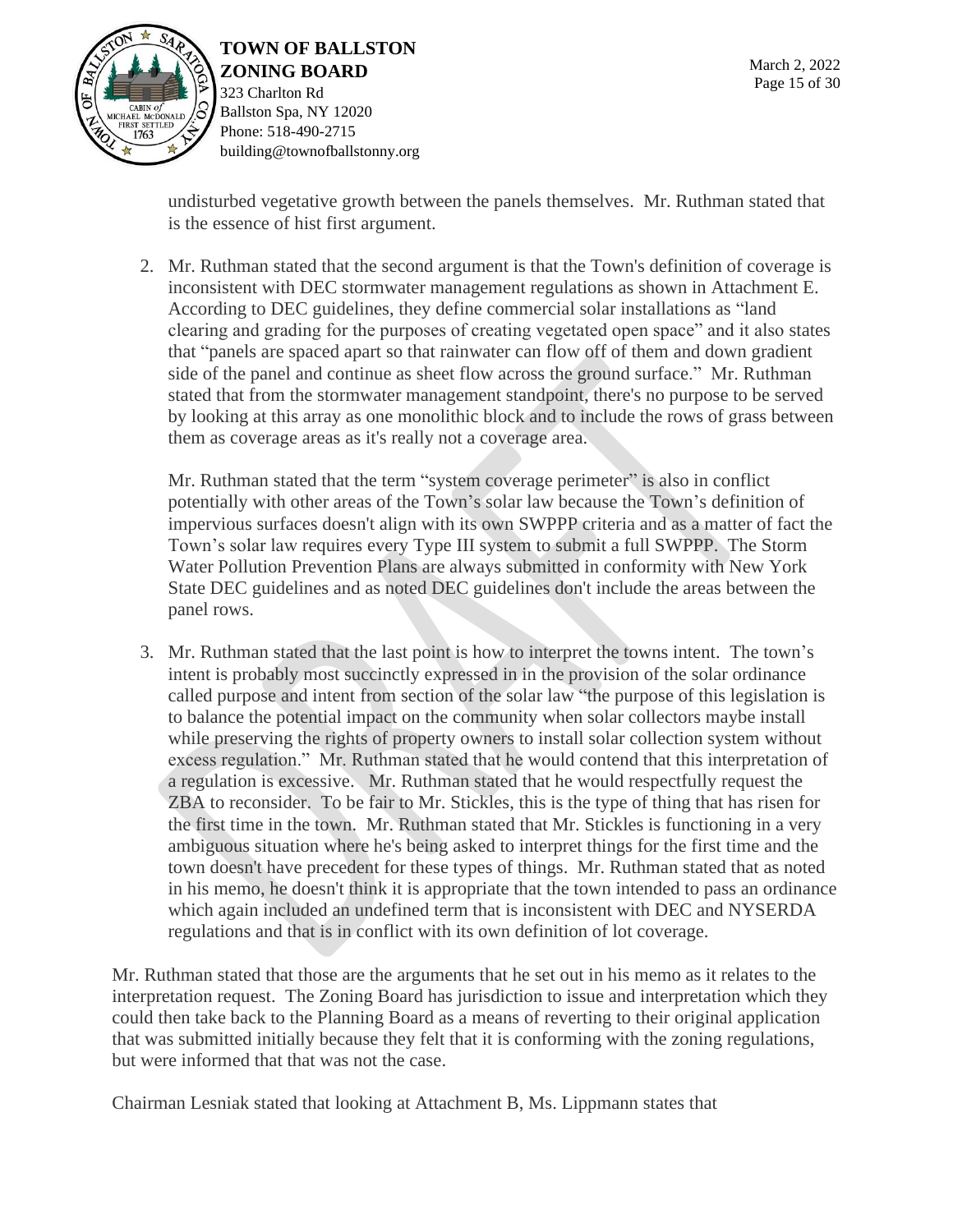

**TOWN OF BALLSTON ZONING BOARD** 323 Charlton Rd

Ballston Spa, NY 12020 Phone: 518-490-2715 building@townofballstonny.org

- 7. The project area is located within the Ballston Lake Watershed Overlay District, therefore the "system coverage perimeter" shall not exceed 20% of the parcel size pursuant to §138-115.4.D. Based on our review of the concept plan submitted, the applicant is proposing coverage of approximately 35.3%, which exceeds zoning limits. The applicant shall revise the plans accordingly.
- 8. The bulk requirements and proposed conditions are provided below. Non-conforming items are shown in red.

|                         | Required    | Provideo |
|-------------------------|-------------|----------|
| (max)<br>Lot Coverage 1 | ററയ<br>2U70 | ve ser   |
|                         |             |          |

Chairman Lesniak stated that MJ Engineering has come up with the fact that basically it's the perimeter around the solar panel arrays.

Mr. Ruthman stated that he wanted to clarify that MJ Engineering did not arrive at the conclusion, but Mr. Stickles did.

Mr. Ruthman stated that Mr. Stickles responded, and Ms. Lippmann asked for further clarification with the graphic options as shown above and Mr. Stickles responded, "Option 1."

Mr. Ruthman stated that the number 35.3% is really Mr. Stickles' interpretation.

Mr. Ruthman stated that there is a threshold question of "what does it mean when the Town uses the term 'system coverage perimeter'?"

Mr. Ruthman stated that currently the Town of Ballston is in the process of rewriting the Zoning code including perhaps this Solar ordinance.

Mr. Ruthman stated that he has provided public comment which are very similar to the comments he is presenting here before the Zoning Board.

Mr. Ruthman stated that the Town Board's process is also moving forward in a parallel fashion which may take his current ZBA request out of the question, but he is working with the assumption that the Solar Law remains unchanged.

Mr. Ruthman stated that the request before the Zoning Board is "Is there an interpretation that the ZBA can make this 35.3% number 11.7%?"

Mr. Ruthman stated that Ms. Lippmann in her memo says, "Mr. Stickles, it's 11.7% if I just take this yellow highlighter and highlight the rows" and that's clearly below the 20% limit.

Chairman Lesniak asked if the ZBA makes an interpretation that makes it 11.7 %, then would the applicant add a lot more solar panels.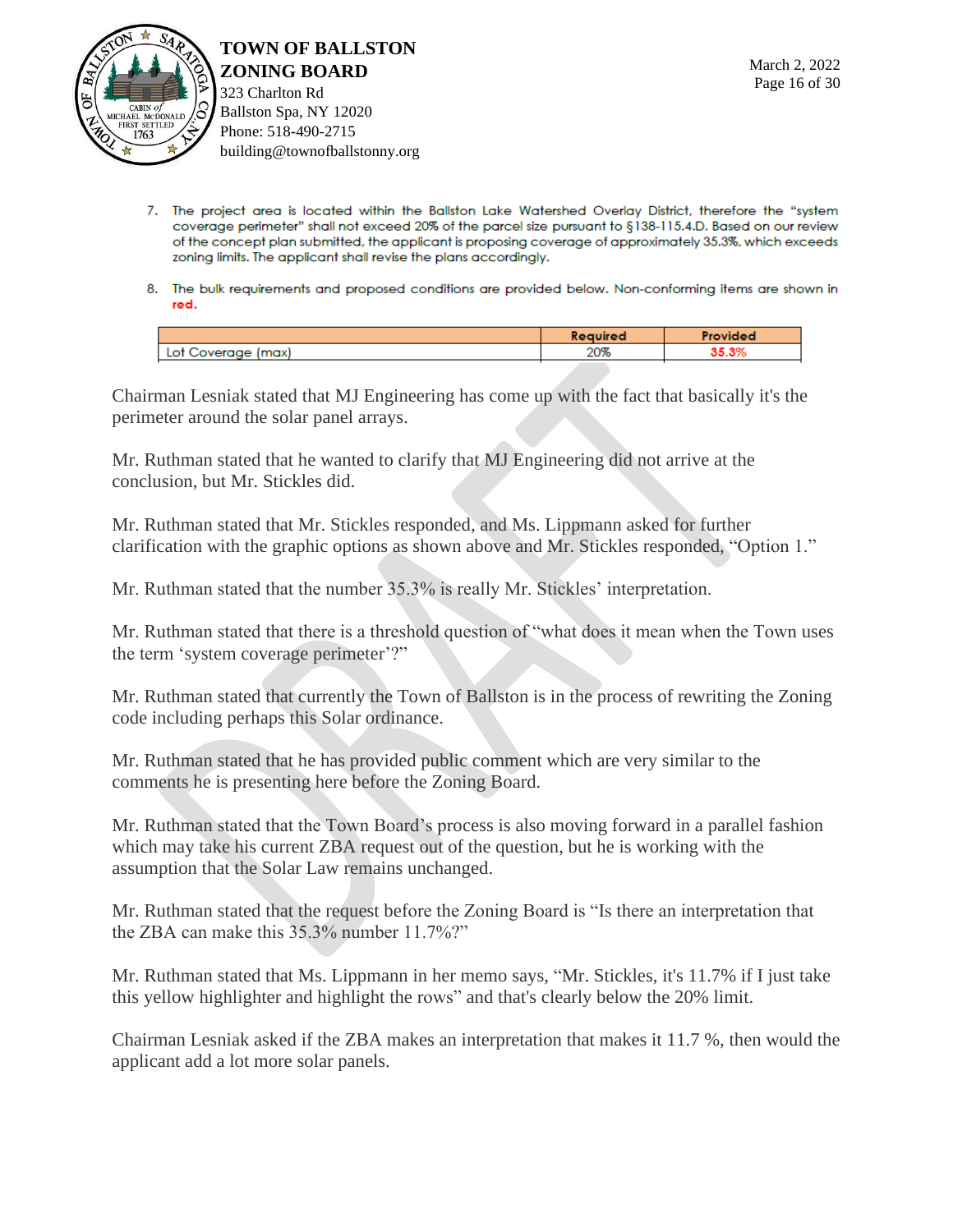

323 Charlton Rd Ballston Spa, NY 12020 Phone: 518-490-2715 building@townofballstonny.org

Mr. Ruthman stated that it would stay at that 11.7% coverage because there are constraints on the property as well as the fact that the array has been designed with the 5 MW limit in mind for interconnection with the utility company.

Mr. Ruthman stated that the 11.7% would be the "absolute largest" it could be.

Mr. Mertzlufft asked if any other municipalities in NY have had similar interpretations.

Mr. Ruthman stated that he has not seen this term "system perimeter coverage" as it is not a commonly used term.

Mr. Ruthman stated that he has had a couple of exchanges with NYSERDA Clean Energies Siting Office. NYSERDA has a model solar ordinance that they make available to municipalities that are in the process of implementing new solar laws to encourage renewable energy. NYSERDA is actually drafting a new model law that they will be releasing this month. Bill Ouderkirk from the Siting Office says that in the new model law, they are removing the term coverage from its contents because it has created confusion. NYSERDA's position on the issue now is that the most relevant metric for municipalities ability to manage how, where and size of these types of systems are setbacks and that property line and roadway setbacks are the most appropriate way of a town telling developers where and when these types of installations should be located. The coverage issue creates a lot of confusion because solar panels are frankly very different than roofs and buildings and concrete slabs. They don't create the same level of impervious condition that those structures do and so treating them that way is not appropriate.

Mr. Long stated that is Mr. Ruthman's opinion.

Mr. Long stated that since there is no precedence, the Board must follow common language definitions. Mr. Long stated that, in his mind, the common definition of "system" would be system of all the arrays, not 1000 systems of the individual panels. The definition of "perimeter" would be perimeter around the whole system not around each individual panel. Mr. Long stated that he can't agree with any other definition, but the plain language definition of system perimeter is exactly that of the perimeter around the whole array. Mr. Long stated that trees and vegetation will not be allowed to grow between the arrays, so it is not going to have the same impact as if the solar panel array was not there. It would be allowed to grow into a forest. The one-foot-high vegetation is there because people need to get there for maintenance.

Mr. Ruthman stated that by using the term "undisturbed" area, he was attempting to communication that there is no disturbance to the area as a result of the installation of these systems.

Mr. Long stated that there will be disturbance as pilings will be dug and dirt is going to scattered all over the place and vegetation is going to be covered up and will have to grow again.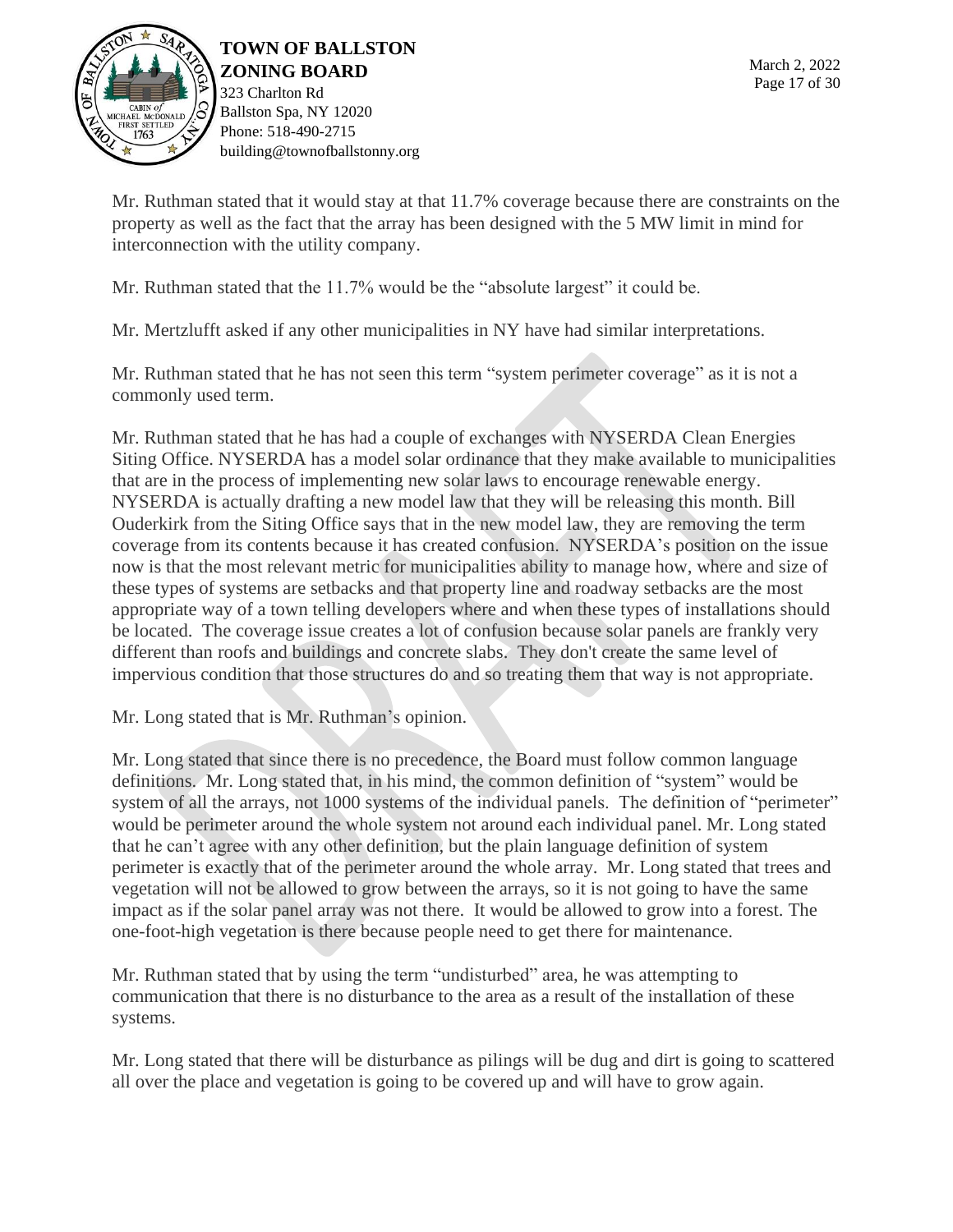

**TOWN OF BALLSTON ZONING BOARD** 323 Charlton Rd Ballston Spa, NY 12020 Phone: 518-490-2715

building@townofballstonny.org

Mr. Ruthman stated that there are disturbances but a helical pier (an augur digs a hole that is 6-8" in diameter) represents the extent of disturbance. There is equipment operation associated with it, but it is no different than the equipment that was sent to brush hog the property recently.

Mr. Ruthman stated that currently the property is a field, not used for agricultural purposes and is not a forest.

Mr. Long asked if vegetation will be allowed to grow between the panels.

Mr. Ruthman stated that "if the question is will vegetation be allowed grow between the panels, then the answer is yes, but if the question is whether the vegetation be allowed to grow unchecked, then the answer is no."

Mr. Long stated that then it will be disturbed.

Mr. Ruthman stated that it will be mowed or maintained.

Ms. Dunham stated that there is cap of 20% in the watershed to keep run off to a minimum. Ms. Dunham asked how the applicant proposes to keep that under control.

Mr. Long stated that if roots are not there then soil will run off into the lake.

Mr. Ruthman stated that the best way to explain this is for the members to imagine the field as it exists in its current condition with a series of vertical pilings installed in this field, but no change other than that.

Mr. Ruthman stated that for solar installations only a basic SWPPP is required during the construction process. If this was traditional development proposal like the residential subdivision or concrete factory, both of which are allowed under the zoning ordinance in the watershed overlay district, there would have be a very robust stormwater management plan involving stormwater retention basins and water treatment. That is not required in this case because the solar panels are non-toxic and benign. The water arrives on the panel surface it runs off and then it touches the earth and it's allowed to drain into the earth. The only limiting factor in its ability to do that is the presence of these six-inch poles which has been determined by engineering and other relevant authorities as not significant. There's actually a lot of interesting opportunities that the Town of Ballston and the Town Board is looking such as allowing grazing in these fields to operate for local farmers to bring their livestock and sheep. It is more expensive than mowing the lawn, but it results in the same outcome of maintaining the field which, not unlike agricultural fields, must be maintained and not allowed to grow unchecked for logical reasons obviously shade being one of them. It's a grassy field with panels in it and the field must periodically maybe once a year get mowed.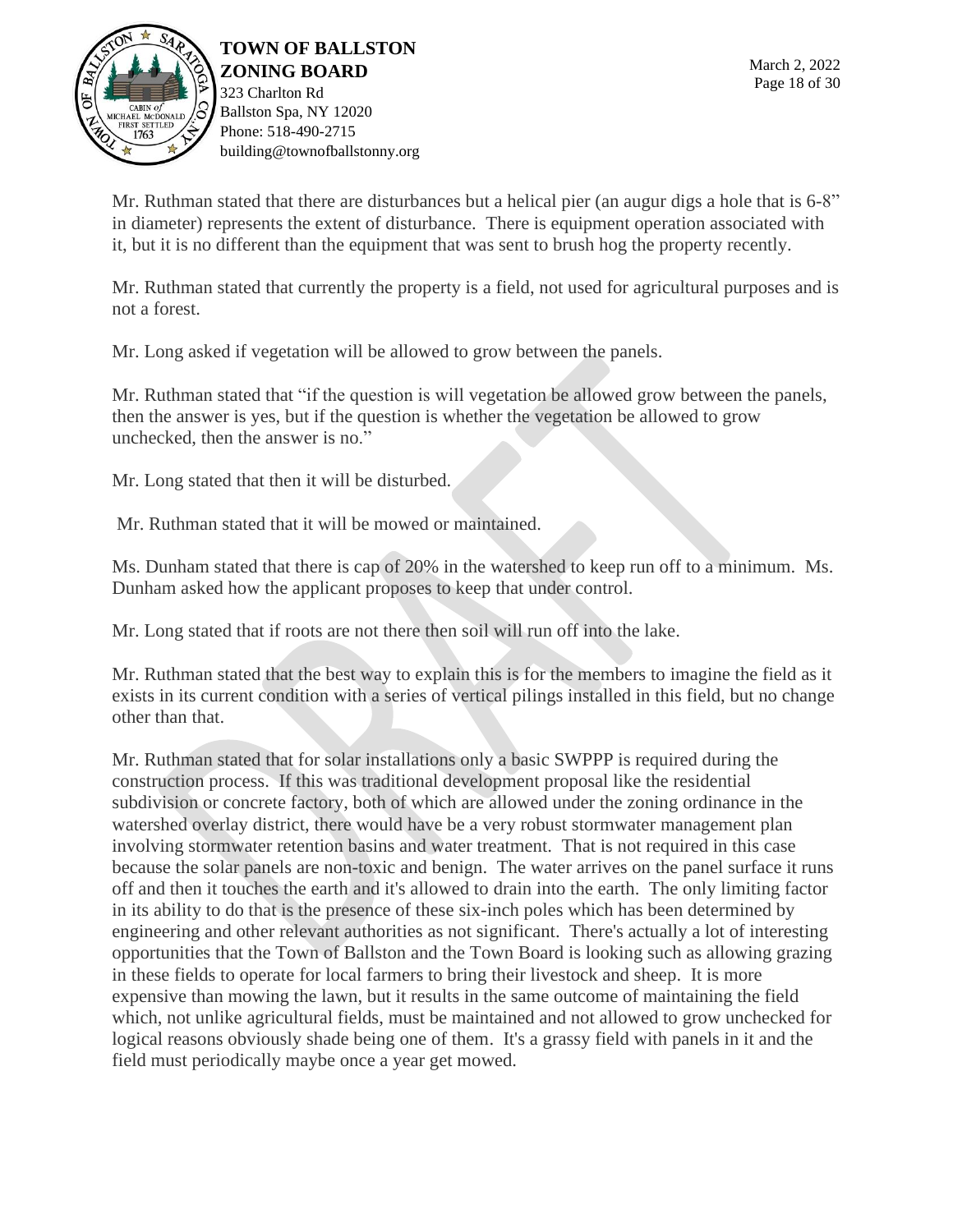

323 Charlton Rd Ballston Spa, NY 12020 Phone: 518-490-2715 building@townofballstonny.org

Ms. Dunham asked how many panels the systems have since everything is in percentages only. Ms. Dunham asked if the applicant was to reduce the system to 20% coverage, would he achieve his goal.

Mr. Ruthman stated that Appendix A shows the original plan of 5 MW plan and Appendix C shows the revised submittal after Mr. Stickles' interpretation which results in approximately 3 MW. Mr. Ruthman stated that row spacing is not that different. If the panels get jammed all together, then it is a suboptimal situation and would be worse from a stormwater perspective.

Mr. Ruthman stated that interpretation request is a very narrow request for the term "system perimeter coverage."

Mr. Long stated that they are regular words that have definitions.

Mr. Ruthman stated that the words have definition individually, but when used together they don't.

Mr. Long stated that comparing Attachment A and C then the new plan is 2/3 the size of the larger plan.

Mr. Ruthman stated that is a fair approximation.

Mr. Mertzlufft stated that there is reason why these arrays get put in fields where the sun shines on them. Mr. Mertzlufft stated that he feels that it will be resolved by the Town Board. Mr. Mertzlufft stated that stormwater rules were written for impervious structures such as a "Target distribution center" and it was covered by acres of pavement.

Mr. Mertzlufft stated that the important questions is how the solar installation affects the runoff, erosion, degradation, or vegetation growth. Mr. Mertzlufft stated that he sees these arrays everywhere and it can't be that impactful because they would have heard about it. Mr. Mertzlufft stated that members should not lose sight of how this technology is to be used. Mr. Mertzlufft stated that the terminology for coverage that is for regulations for standard development is poorly matched with this particular technology.

Mr. Merchant asked if 20% would be 12 acres.

Mr. Merchant asked about screening to limit the impact to the neighbors.

Mr. Ruthman stated that this is a conceptual rendering, but screening plans were provided to the Planning Board. Mr. Ruthman stated that at the site visit with the Planning Board, it was discussed that screening was a key consideration and he has assured Mr. Van Vorst that screening will be done, and a robust landscaping plan has been submitted.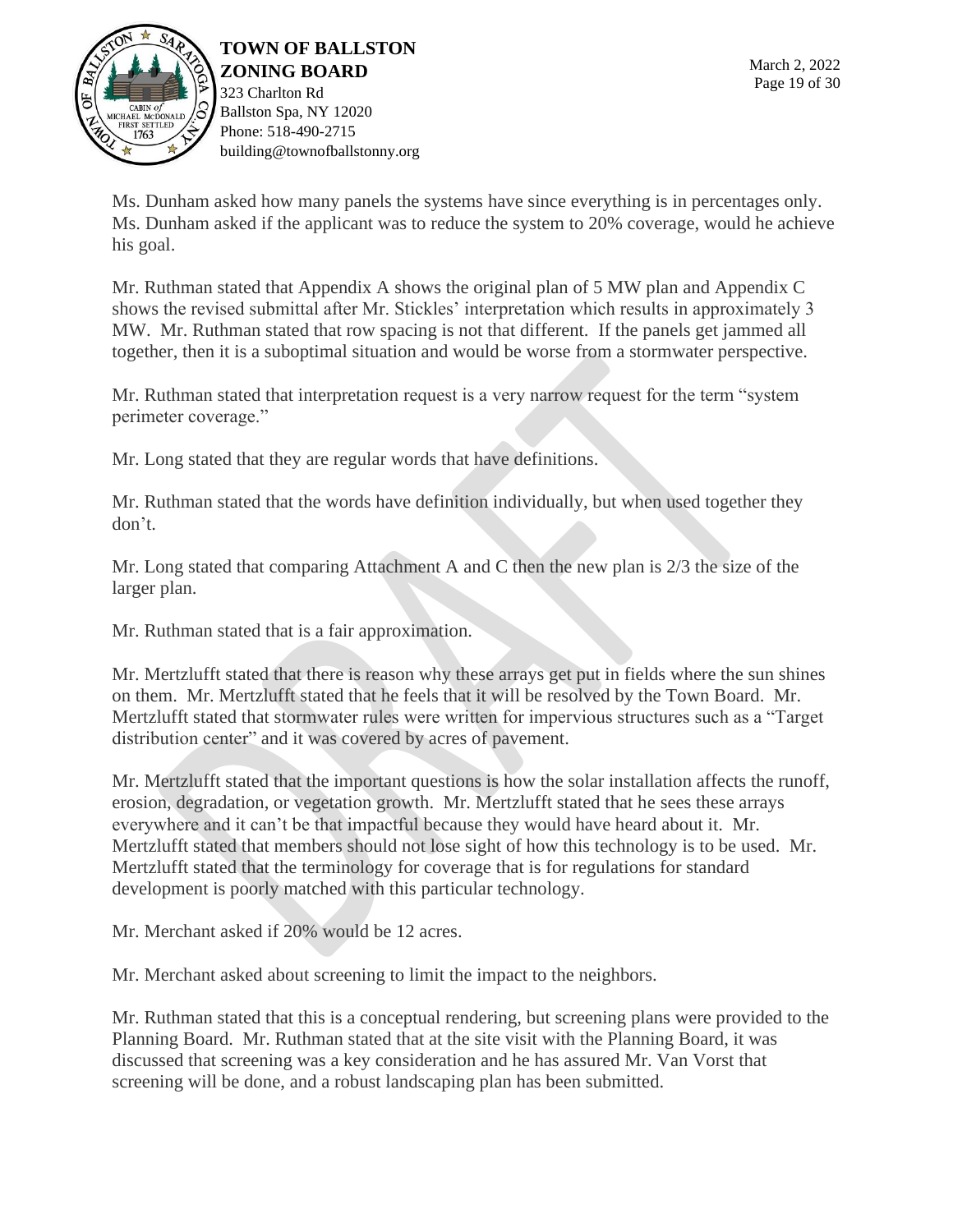

323 Charlton Rd Ballston Spa, NY 12020 Phone: 518-490-2715 building@townofballstonny.org

Mr. Ruthman stated that the 20% limit was lifted from the current zoning regulations for other structures and put onto the solar ordinance and that is not an apples-to-apples comparison. Mr. Ruthman stated that solar installation is much less impactful than a building such as a distribution center that had the allowable 20% coverage.

Mr. Merchant asked if the applicant would put additional panels if the interpretation allows for definition that does not include the space between the arrays.

Mr. Ruthman stated that if the Town Board chooses to remove the 20% limit, then this application to the Zoning Board would be moot. If the Town Board retains the 20% limit and the ZBA deems that they agree with the Building Inspector's interpretation, then he would request an area variance. Mr. Ruthman stated that it is important to have this Board's interpretation especially if the Town Board does not make any changes. Mr. Ruthman stated that he believes that the variance request has merit in regard to the criteria for an area variance.

Mr. Long stated that Attachment C would apply if Town Board doesn't change the law.

Mr. Ruthman stated that Attachment C would only apply if

- (a) The Town Board elects not to amend the Zoning ordinance;
- (b) The ZBA elects to uphold Mr. Stickles' interpretation; and
- (c) The ZBA denies their request for an area variance.

Mr. Long asked if the applicant would proceed with the 3.5 MW plan and Mr. Ruthman said "yes."

Mr. Long asked if the array wouldn't get bigger than the 5MW plan if the ZBA was to interpret coverage to allow for that plan.

Mr. Ruthman stated that it is the maximum allowable size.

Mr. Long asked if Mr. Ruthman would put the rows closer together.

Mr. Ruthman stated that it is not optimal because of shading when they are close together and in fact, without spacing appropriately it would not be good for these systems including for stormwater purposes.

Mr. Merchant asked what the height of the panels would be.

Mr. Ruthman stated that the height will be under 10' and the ordinance allows 20'.

Mr. Ruthman stated that these are fixed tilt arrays.

Mr. Merchant stated that he is concerned about the detriment to the neighbors.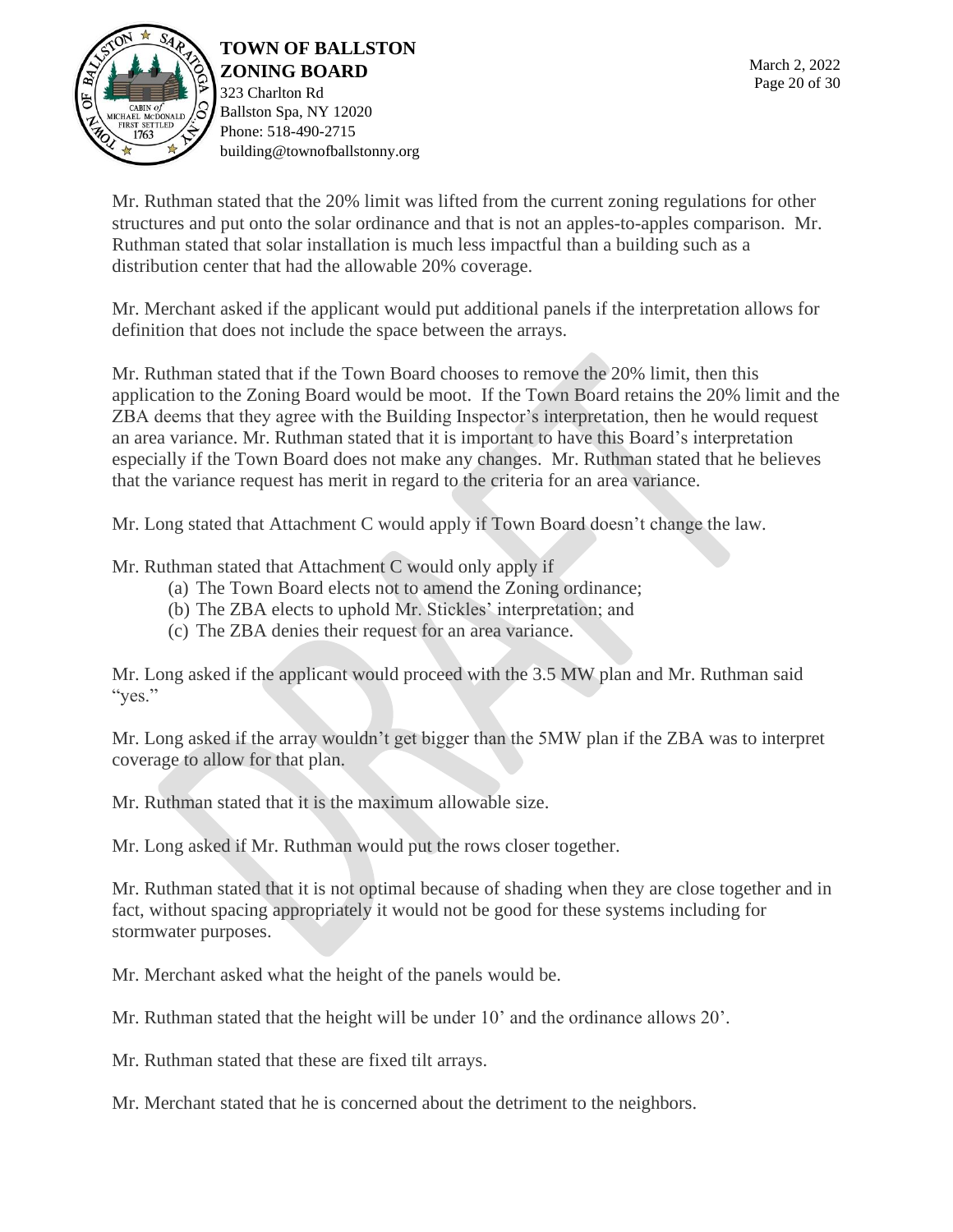

323 Charlton Rd Ballston Spa, NY 12020 Phone: 518-490-2715 building@townofballstonny.org

Mr. Ruthman stated that is exactly why the Town Board set the minimum setback requirements as they have and this project plan exceeds all the setbacks and they are being conservative about the setbacks, aggressive about the screening and impact to the neighbors.

Mr. Ruthman stated that if the ZBA were to rule in agreement with Mr. Stickles' interpretation then they would request an area variance and the first criteria the ZBA would evaluate is the detriment to the neighborhood. Mr. Ruthman stated that their contention is that this project would be in conformity with the zoning ordinance. The area variance that they are requesting only affect the areas to the south and east of this property that are unoccupied and vacant portions of the property they already own and does not have any adjoining neighbors. Mr. Ruthman stated that the northwest has one residence, there is a veterinarian and two neighbors who would not be affected with the granting of this variance.

Mr. Ruthman stated that the second criteria is "Whether the benefit sought by the applicant can be achieved by some method, feasible for the applicant to pursue, other than an area variance." Mr. Ruthman stated that it is not feasible as they can't get a 5 MW system any other way. Mr. Ruthman stated that there is a case cited in his application:

In Sasso v. Osgood, 86 N.Y.2d 374, the NY Court of Appeals held that the ZBA must "weigh the benefit to the applicant against the detriment to the health, safety and welfare of the neighborhood or community if the area variance is granted", and that an applicant need not show "practical difficulties" in its request for an area variance.

Mr. Ruthman stated that the third criteria is "whether the area variance that's being requested is substantial." Mr. Ruthman stated that in their view, it is not a substantial request because it is an expansion of an array into vacant and unoccupied portions of property which they own, and which don't have any adjoining neighbors.

Mr. Ruthman stated that the fourth item is "whether the proposed variance will have an adverse effect or impact on the physical environment or the conditions in the neighborhood." Mr. Ruthman stated that there is no change to the physical environment as a result of this other than the extension of what is already being proposed which is a solar system into areas that are unoccupied and vacant owned by us, but which don't have any neighbors or adjoining property owners.

Mr. Ruthman stated that the last item is "whether the alleged difficulty with self-created." Mr. Ruthman stated that the Town's passage of the code didn't exist when they took ownership of the parcel. Mr. Ruthman stated that there is some case law reference in his application regarding what it means to have created a hardship and whether or not it is relevant to the consideration.

Mr. Long asked when the property was acquired.

Mr. Ruthman stated that it was acquired in December of 2015.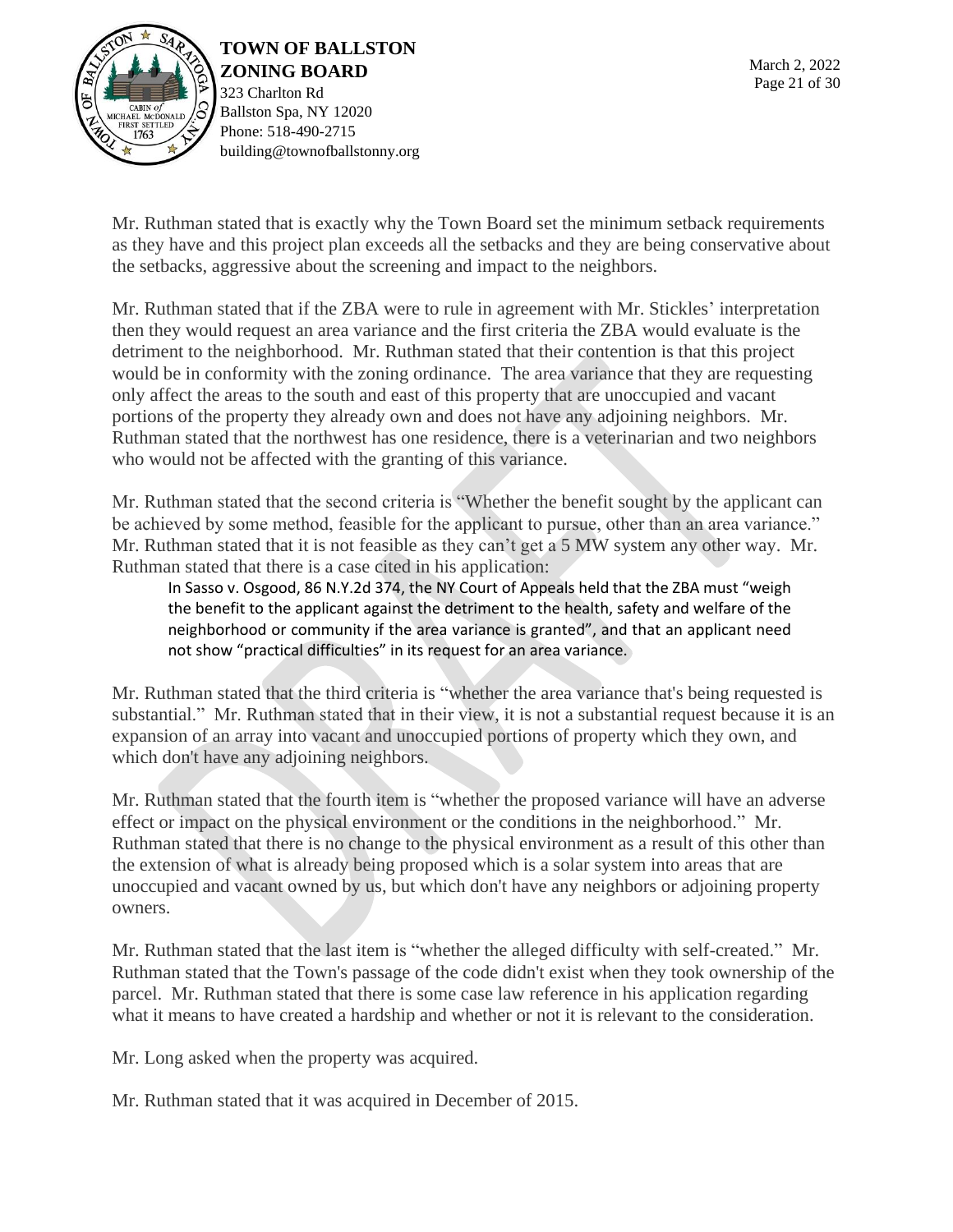

**TOWN OF BALLSTON ZONING BOARD** 323 Charlton Rd Ballston Spa, NY 12020 Phone: 518-490-2715

building@townofballstonny.org

Mr. Merchant stated that when it was sold, he was told it would be horse farm.

Mr. Ruthman stated that there was a property owner who bought it from the Van Vorst family prior to their purchasing it.

Mr. Ruthman stated that his narrative in the application touches on the five criteria for an area variance as well as case law and other information supporting his request.

Mr. Ruthman stated that the

"Town's overall intent as it relates to solar energy installations is contained in §138-115.1 Purpose, Intent and Authority, which not only states that solar energy is a "necessary component of the Town of Ballston's current and long-term sustainability agenda", but also remarks that "[t]he purpose of this legislation is to balance the potential impact on the community when solar collectors may be installed while preserving the rights of property owners to install solar collection systems without excess regulation." In addition, §138-115.8(B) regarding "Appeals" states that "If a building permit for a solar energy device is denied because of a conflict with other Town Law or the building code, the applicant may seek relief from the Town of Ballston Zoning Board of Appeals which shall regard solar energy as a factor to be considered, weighed and balanced along with other factors considered by the Zoning Board of Appeals".

Mr. Ruthman stated that he believes that the Town Board in drafting this ordinance gave guidance to the ZBA when it provided the opportunity for applicants to make a submittal to the ZBA and then the guidance that the Town Board provided is that they care about solar energy and that they care about renewable energy and that they want the ZBA to weigh and balance that in their determination.

There was some discussion regarding whether the perimeter is around the solar array or the fenced area. Mr. Ruthman stated that the fencing is there to prevent people from entering the solar panel area and to prevent damage or trespassing.

Chairman Lesniak stated that there are some solar installations that can't even be seen and that is what he understands that the Town Board wanted here. Chairman Lesniak mentioned the solar system that was installed at the Indianapolis airport and then had to be taken down and adjusted because of the glare that the pilots encountered. Chairman Lesniak stated that he had some concerns when he saw the requirement is a 7-foot fence and that won't be sufficient for screening when the panels are 10' high.

Mr. Ruthman stated that the solar law does have requirements regarding glare. Mr. Ruthman stated that he agreed with Chairman Lesniak about screening and the system will be designed to be invisible.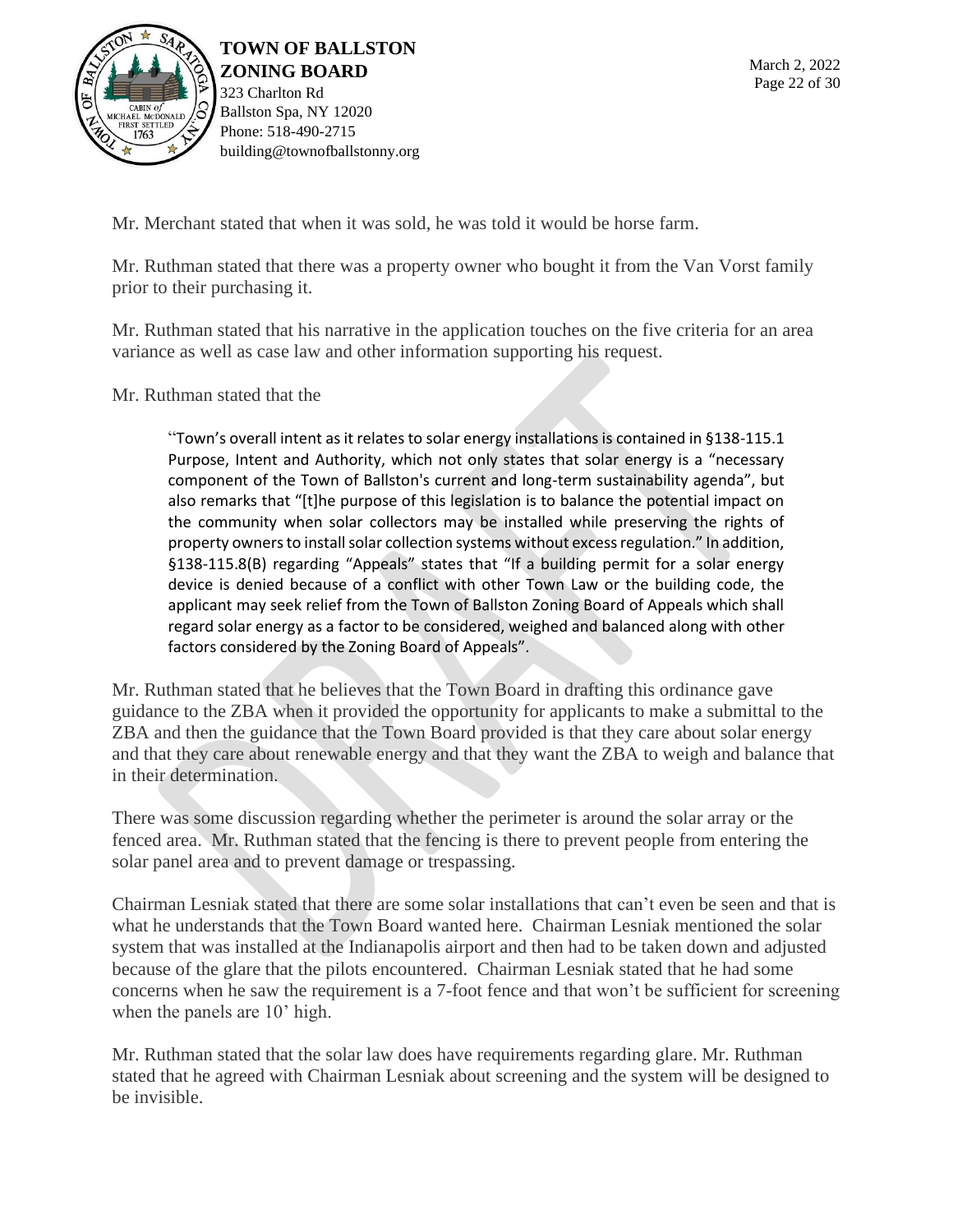

323 Charlton Rd Ballston Spa, NY 12020 Phone: 518-490-2715 building@townofballstonny.org

Mr. Ruthman stated that the Planning Board requires photo simulation from various points that show what the screening would look like, which will be provided. Mr. Ruthman stated that Planning Board members had expressed their view on the significance of the screening and Mr. Ruthman stated that he will do whatever the town requires.

Mr. Ruthman stated that if the ZBA determines that the term "system coverage perimeter" meets Mr. Stickles definition then he would request an area variance.

Chairman Lesniak stated that it would be hard to grant the 20% because then it would be spot zoning. Chairman Lesniak stated that there is no doubt that the Town Board wants solar, but they also outlined the parameters that limit to 20%. Chairman Lesniak stated that he wanted to note that the screening of the arrays is not the purview of the ZBA; it is the purview of the Planning Board's consideration.

Chairman Lesniak stated that in terms of the coverage, there is going to be solar panels and nothing else is going to be done there.

Chairman Lesniak stated that the Town may amend the law and they are already making changes.

Mr. Ruthman stated that Chairman Lesniak had mentioned "spot zoning" and he would look at it through a different lens. In the matter of lot coverage, they are requesting area variance for what is otherwise an allowed use.

Chairman Lesniak stated that he doesn't know where the Town is going with their proposed changes.

Mr. Long stated that as of today, the law stands at 20% coverage.

Mr. Ruthman stated that he would like to have his request for an area variance considered.

Chairman Lesniak stated that at this point they should wait to see what the Town Board intends to do.

Mr. Merchant asked if the Planning Board is doing SEQR.

Mr. Ruthman stated that the Planning Board is doing SEQR review on the plan as presented in Attachment C. At the last Planning Board meeting, the members asked going forward that the applicant show both options on the concept renderings. The Planning Board understands that there are legitimate scenarios in which the reduced footprint will be deleted, and they would revert back to their original submittal. The Planning Board is taking the view that there will be a solar farm on this property.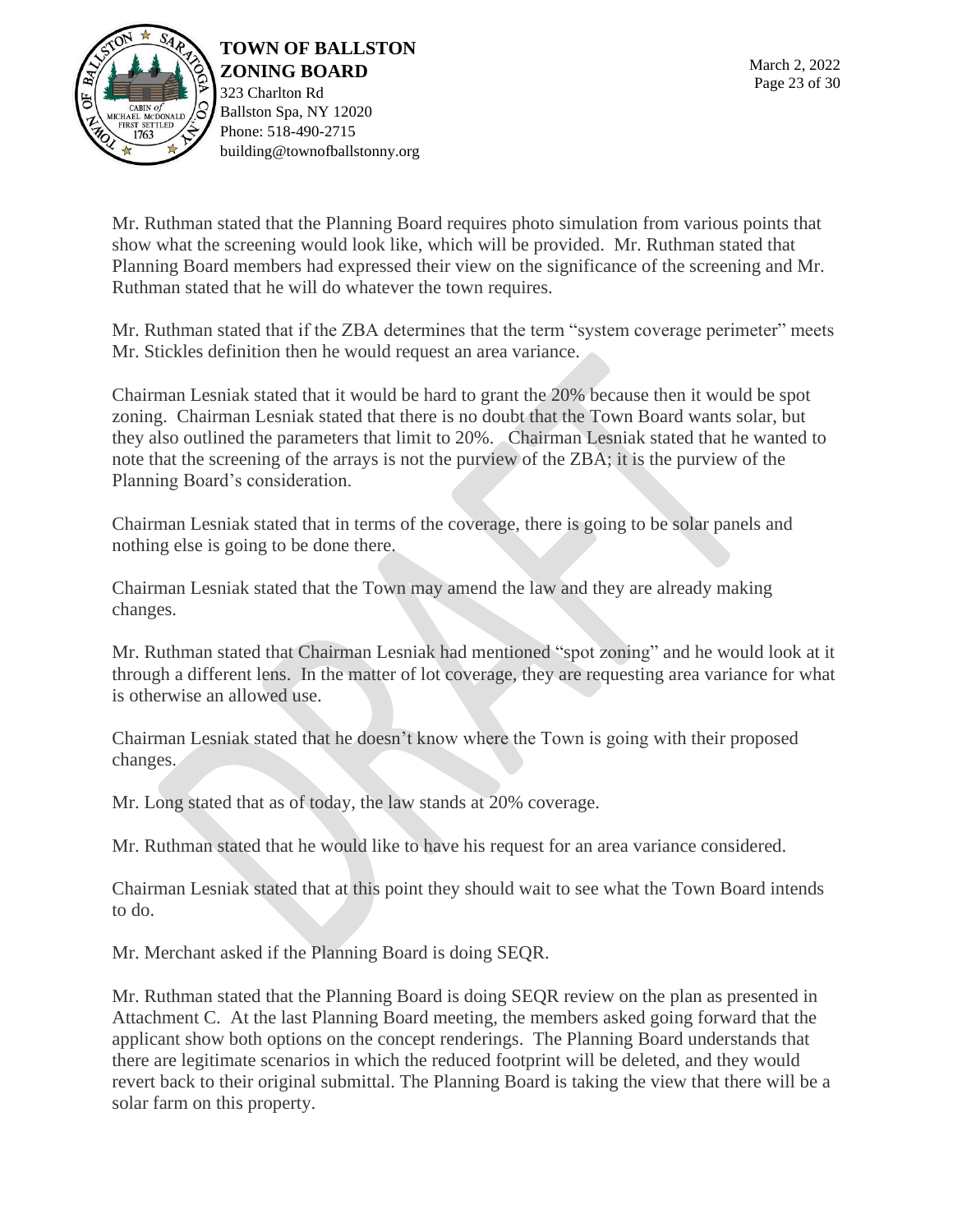

Mr. Long asked how likely the Planning Board is going to have to deal with the 5 MW plan.

Mr. Ruthman stated that he could not give a percentage figure response as the answer to that question depends on how the Zoning Board interprets his requests.

Mr. Long stated that the applicant is just wasting the Planning Board's time.

Mr. Ruthman stated that he does not think they are wasting the Planning Board's time because they have an application that does conform currently.

Mr. Ruthman stated that he would give an analogy:

For instance, "if I was a multi-family residential developer and I wanted to build an apartment community that had 150 units in it and the Town said well there's a zoning provision that only lets you build 100, I would say OK well I'll move forward with the application for 100 but I prefer to build 150 because of economy of scale and other economic and practical considerations."

Mr. Keniry stated that the law does allow the applicant to proceed on these various paths, so procedurally he's fine. Mr. Keniry stated that he wanted to point out that this action has been classified as a Type I action for SEQR and that is a little bit different than what this Board typically sees. Coordinated review was initiated on about February 17. Coordinated review has a 30-day period of time within which interested or involved agencies have the ability to sort of wrestle to become the lead agency. Mr. Keniry stated the general expectation is that the Planning Board would be the lead agency for SEQR review. Mr. Ruthman's project will be back before the Planning Board on March 30<sup>th</sup>

Mr. Ruthman stated that the submission deadline is on March 9<sup>th,</sup> and they will be providing the SWPPP as well as visual analyses

Mr. Keniry stated that he expects that SEQR will be done at that time as the expiration of the 30 days should be around March  $17<sup>th</sup>$ , so that by the time the next Planning Board meeting occurs, all the SEQR should be complete, and Mr. Ruthman could be back here.

There was a discussion about whether a public hearing could be set for the following meeting. Mr. Keniry stated that they can schedule the public hearing with the recognition that there might be an issue with SEQR, and they have to re-notice the public hearing.

Chairman Lesniak polled the board regarding setting the public hearing. Mr. Merchant stated that he needed more information. Mr. Ruthman stated that he doesn't anticipate any issues and that Ag and Markets, DEC and ACOE have already provided comment. Ms. Kane stated "yes to set." Mr. Long stated that if there are issues, then they can cancel the public hearing. Mr.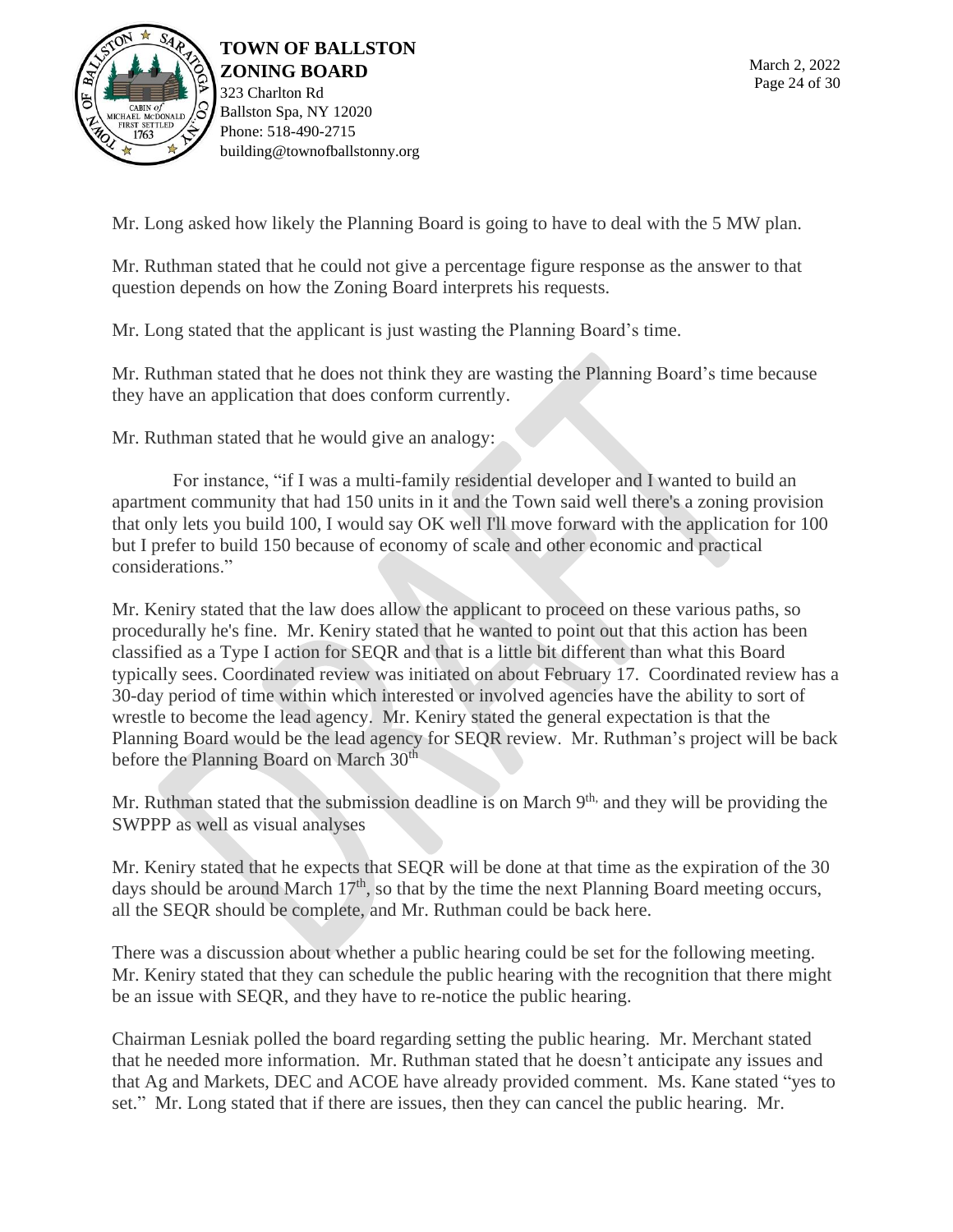

323 Charlton Rd Ballston Spa, NY 12020 Phone: 518-490-2715 building@townofballstonny.org

Keniry stated that the Board can adjourn the public hearing or if the application becomes moot, then the hearing can be canceled. Ms. Hull, Mr. Mertzlufft, and Ms. Dunham felt that they could set the public hearing.

Mr. Ruthman asked if a public hearing is required for the interpretation.

Mr. Keniry stated that the public hearing notice will be published with both applications.

**MOTION:** Mr. Merchant made a motion to set a public hearing for interpretation and area variance for the 60 Middleline Road application for April 6, 2022, at 7:35 pm. Ms. Kane seconded the motion. All in favor. **CARRIED.**

**Active Solar - Randall Road Solar Farm (ZBA 2022-002)** SBL: 226.-1-43.1 Seeking a variance for setback from adjoining property for a Community Solar Installation.

**Mr. Jason Dell**, Lansing Engineering; **Mr. Frank McCleneghen** and **Mr. Paul Kruder** with Active Solar presented the application.

Chairman Lesniak stated that the applicant was seeking a setback to bring solar installation within 10' from National Grid property.

Chairman Lesniak stated that they had no attorney present, and the Board is unable to act on this application without the Town Attorney present.

Chairman Lesniak asked if the applicant has contacted National Grid.

Mr. McCleneghen stated that they have an approved interconnection application with National Grid.

Board members asked to see the agreement and the applicant stated that they would submit for the next meeting.

Mr. McCleneghen stated that they have done six of these solar farms at sites near utility substations and are very familiar with the process.

Mr. Dell showed the plan that shows that National Grid property bisects the property in question.

Mr. Dell stated that they are looking for a variance from the setback requirement only where this parcel is adjacent to the National Grid property. Mr. Dell stated that they meet all the other setbacks that are specified in the solar law including the 250-foot set back from a residence to the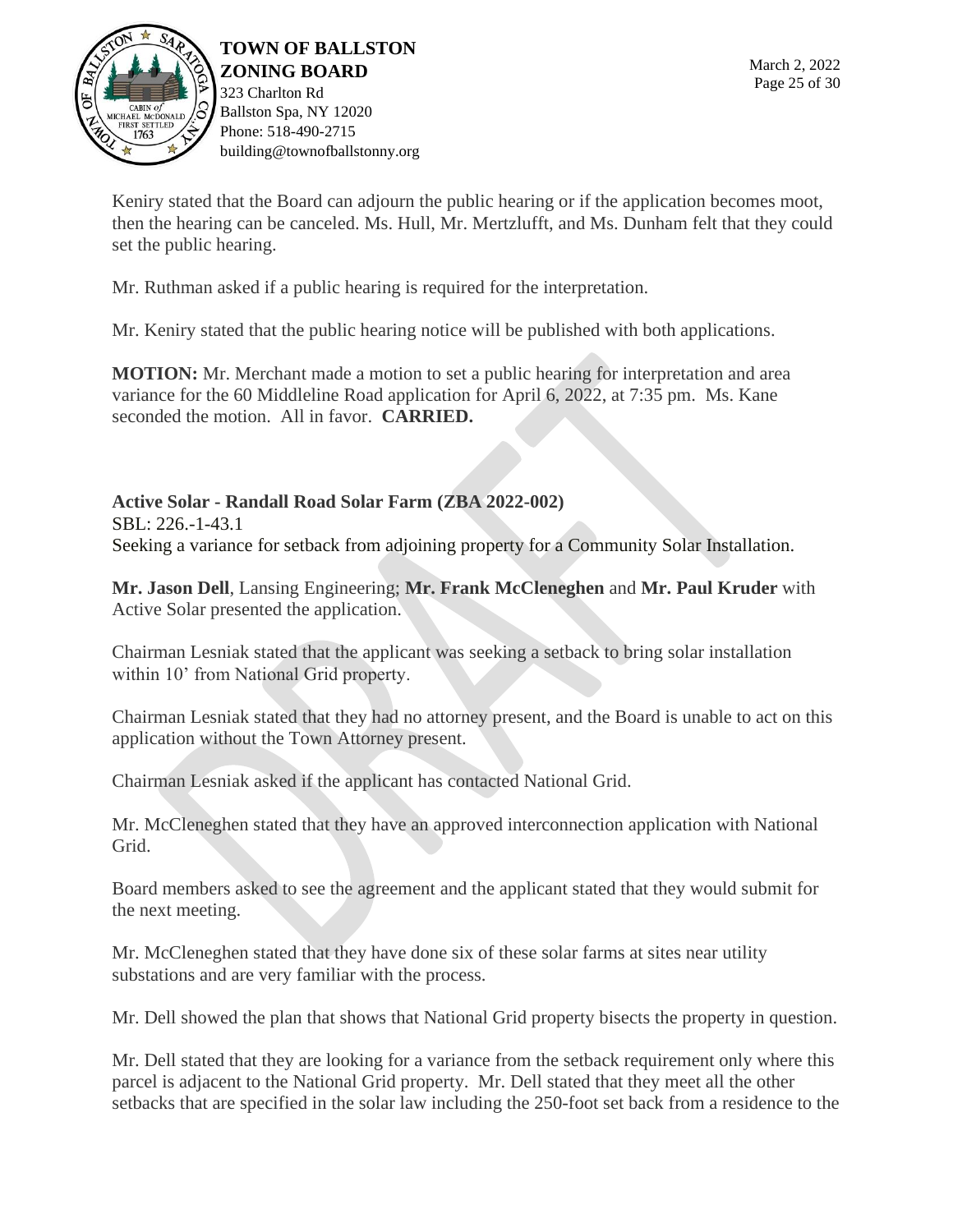

**TOWN OF BALLSTON ZONING BOARD** 323 Charlton Rd Ballston Spa, NY 12020

array on the eastern side of the property and they also meet the required setbacks from Randall Road that are specified in the solar code. Mr. Dell stated that the only variance that they are seeking is to the actual utility corridor or utility substation property.

Mr. Merchant asked if there are panels on the field when you turn onto Randall Rd.

Mr. Dell stated that they have chosen to have panels in the flatter area.

Mr. Merchant asked how the applicant will ensure that the panels are not visible from the road.

Mr. Dell stated that they have provided visual analyses to the Planning Board. Mr. Dell stated that they have not received any comments back from the Planning Board pertaining to the visual analysis. Mr. Dell stated that if the Planning Board requested additional screening, then they would provide it.

Chairman Lesniak asked how far the array is set back from Randall Rd.

Mr. Dell stated that they are about 300' from one side and about 200' on the other side which is required.

Mr. Merchant stated that the plan doesn't show any gas lines. Mr. Merchant stated that he remembers when he was younger that the gas line blew up.

Mr. Dell stated that he will talk to the surveyor and have that added.

Mr. Merchant stated that they may need set back from that.

Mr. Dell stated that they will look into that.

Mr. McCleneghen stated that there are markers on the National Grid property.

Ms. Dunham stated that they typically need owner authorization form which gives the presenters the ability to speak on his/her behalf.

Mr. McCleneghen stated that they have it for National Grid but will provide it to the Zoning Board.

Ms. Hull asked if any part of the proposed project encroach on wetlands or water bodies.

Mr. Dell stated that the ACOE does allow some disturbance within the wetland itself. The disturbance associated with the project is very small. It's a helical pile and there is not a lot of trenching required and the wiring is hung on the racking underneath the panels. Mr. Dell stated that they will be seeking a joint permit with the DEC and ACOE. Mr. Dell stated that they are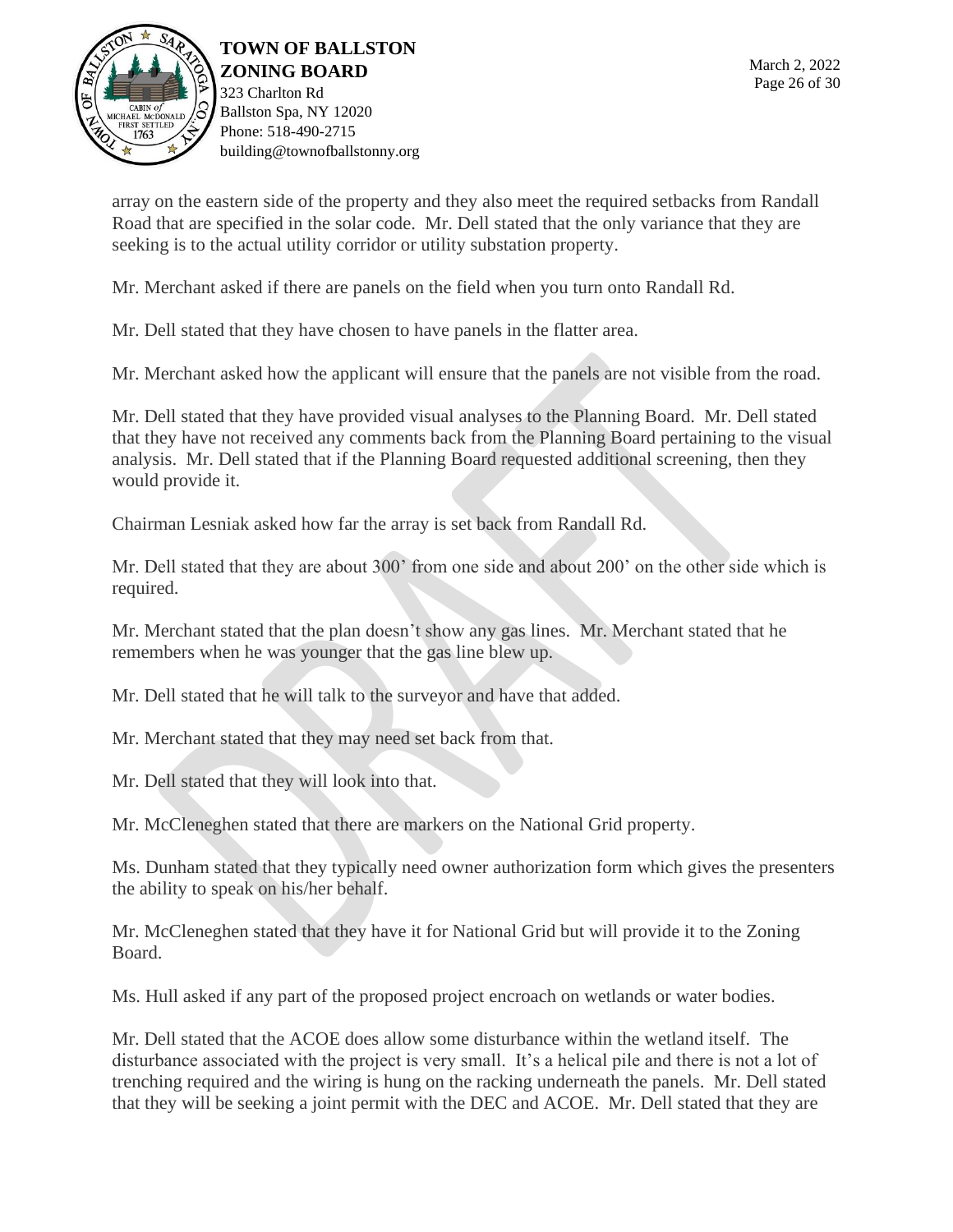

323 Charlton Rd Ballston Spa, NY 12020 Phone: 518-490-2715 building@townofballstonny.org

going to be within the DEC buffer area, not the actual wetland. Mr. Dell stated that both the Army Corps and the New York State DEC will be reviewing this application with respect to the wetlands. Mr. Dell stated that the DEC and ACOE won't review any application without preliminary approval from the Planning Board.

Mr. Merchant stated that the Mourningkill Creek runs through the area, but he didn't think it would affect the project and Mr. Dell agreed.

Mr. Merchant asked how many acres of panels are there.

Mr. Dell stated that it is around 20 acres for the panels, but the farm is about 79 acres.

Mr. Merchant stated that panels on the north side won't be seen at all.

Chairman Lesniak asked what the setback requirement is.

Mr. Dell stated that it is  $100$ .

Chairman Lesniak stated that, the applicant is requesting a 90' variance.

Mr. Dell started that the variance of 90' would be to the fence line.

Chairman Lesniak asked where they need screening.

Mr. Dell stated that it would be on the southwestern side, and it is specified in the plan that was provided to Planning Board.

Ms. Hull asked if the applicant could explain why a variance is needed.

Mr. Dell stated that it is a need to maximize the yield for the property. The proposed placement is the optimum place of this type of system of this size.

Ms. Hull asked if they could meet the 100' requirement.

Mr. Dell stated that it would significantly reduce the yield.

Mr. McCleneghen stated that one of the hardships of the property is the wetlands and stream. They are trying to get economy of scale on the site and stay out of those wetland areas by going to only areas that are already cleared. They are trying to maximize what they have.

Mr. Mertzlufft asked if the applicant doesn't get the variance, will the project shrink from the 7.4 MW.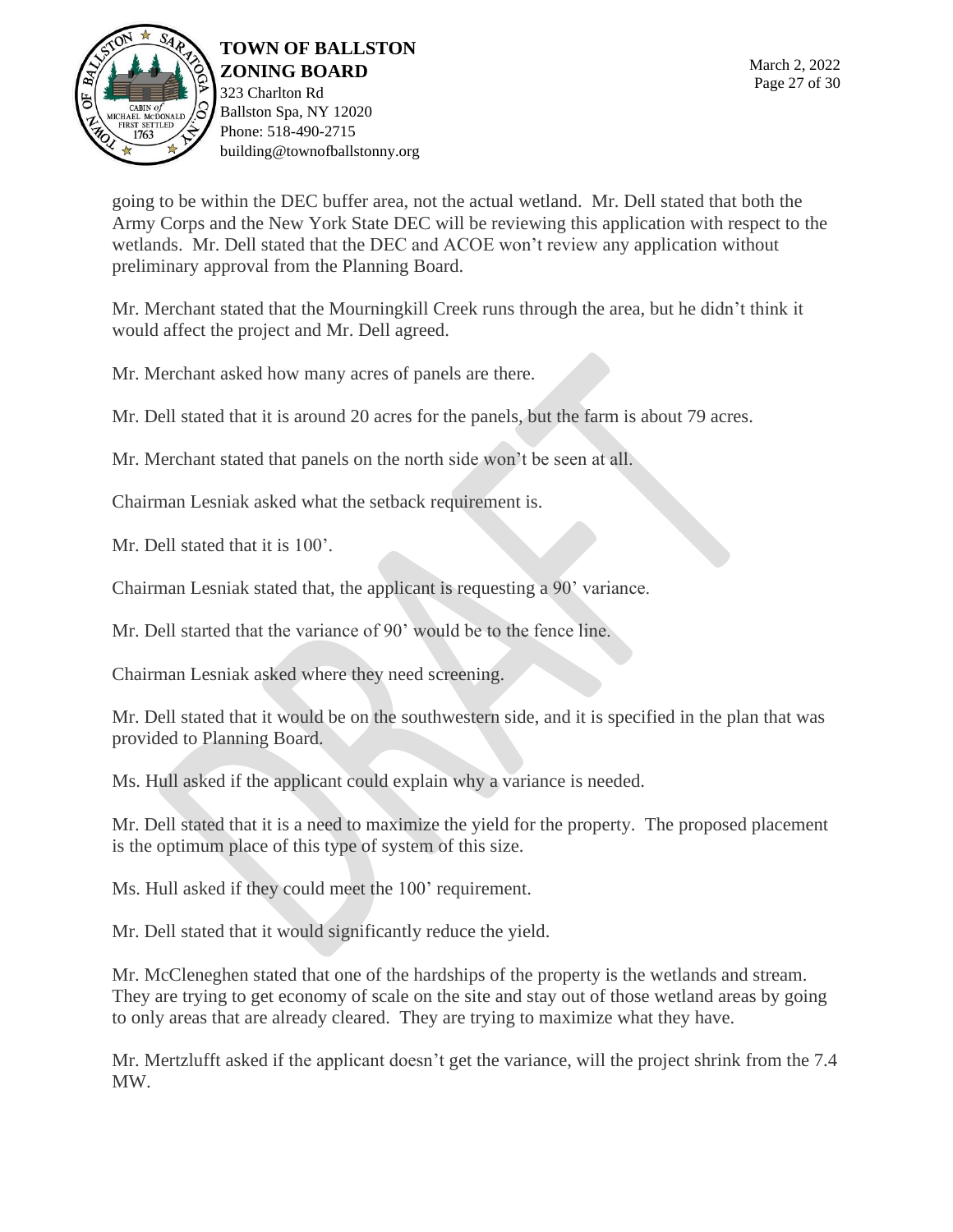

Mr. Dell stated that it would reduce by about 25%.

Mr. Long stated that they were told that the optimum size was 5 MW.

Mr. McCleneghen stated that optimum is maybe not the right word, but maximum is the appropriate word.

Chairman Lesniak said that he thought this was a 5 MW system.

Mr. McCleneghen stated that there is a maximum size for distributed generation in New York that can be fed to the utility. Developers will sometimes do two interconnection points to the utility provider co-located on one property. Mr. McCleneghen stated that they have two interconnections to National Grid's line. Technically they can have 10 MW for these two interconnections. This project is at 7.4 MW that is split between the two sides.

Mr. Long stated that project is careful to keep 100' from every other property line except National Grid property and then it is right up to the National Grid.

Mr. McCleneghen stated that it is the same kind of use.

Mr. Long stated that too bad National Grid does not see it that way.

Mr. McCleneghen stated that National Grid does not have a problem with it and will provide the connection application that was submitted to National Grid showing that they have reviewed the site plan.

Mr. Merchant asked how wide the National Grid property is.

Mr. Dell stated that it is about 100' wide.

Chairman Lesniak asked where the gas line is located on the National Grid, and it could potentially be located near the property line and then the solar array could be only 10' away.

Mr. Dell stated that only the fence line is 10' from the National Grid property line and the solar panels are another 10-12' away.

Mr. Long asked where the underground cables go.

Mr. McCleneghen stated that everything feeds to the center.

Mr. McCleneghen stated that their panels are fixed tilt; they are not trackers.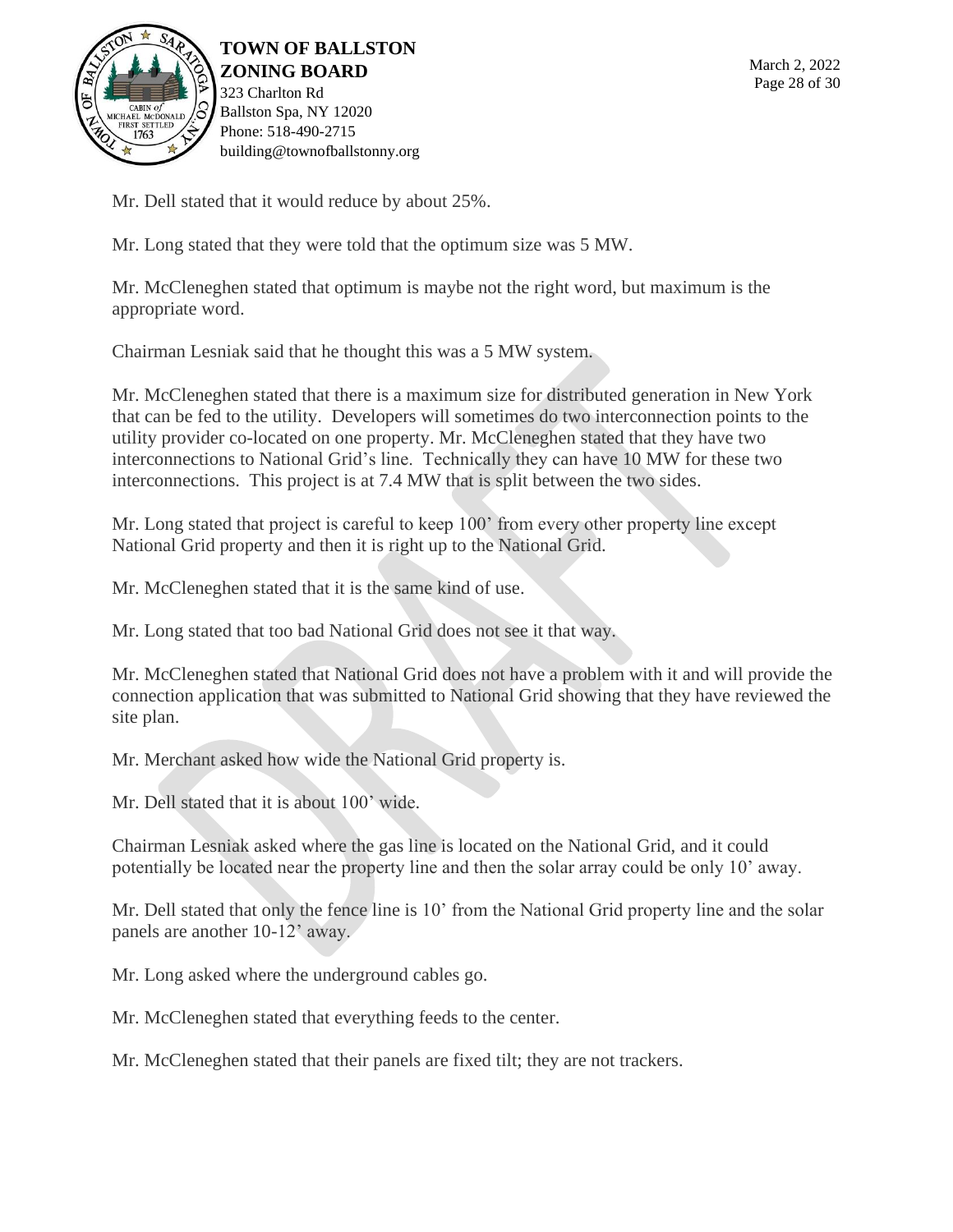

**TOWN OF BALLSTON ZONING BOARD** 323 Charlton Rd Ballston Spa, NY 12020

Mr. McCleneghen stated that he is local, and he wants to be a good neighbor and make sure that he does a good job of screening.

There were several discussions about screening and setbacks where the applicant's representatives had approached the podium. Ms. Hull stated that Mr. McCleneghen had said that they would have 8' shrubs to screen the 8' panels.

Chairman Lesniak stated that there is a solar panel array on Charlton Road that was done correctly because no one could see them.

Chairman Lesniak stated that the solar panels in Amsterdam are a horrible sight.

Mr. McCleneghen stated that owner of that property used to own his house. Mr. McCleneghen stated that he had taken a look at that property and refused to take it for those reasons.

Ms. Hull asked if the applicants had spoken to neighbors, and they were okay with it.

Mr. McCleneghen stated that they had spoken to the neighbor on Hop City. There is a gentleman across the street they've spoken to.

Mr. Merchant asked if they have spoken on the property owner by the substation.

Mr. McCleneghen stated that he had not spoken to them, and his thought was that they are already looking at high-tension line and a substation.

Mr. Dell stated that there is a distance of about 700' between the panels and that property.

Mr. McCleneghen asked if a public hearing would be set for the next meeting.

Chairman Lesniak stated that he wanted to remind everyone that they did not have an attorney present.

Chairman Lesniak polled the board and Mr. Merchant, Ms. Kane, Mr. Long and Chairman Lesniak indicated they would like to wait; Mr. Mertzlufft and Ms. Dunham wished to go forward with the public hearing.

Mr. McCleneghen stated that they acquired this property two years ago and he doesn't understand why delay this even though there is no attorney present, but he also understands that it is the board's decision.

Chairman Lesniak stated that for the next meeting the applicant should provide the gas line information and the interconnection letter.